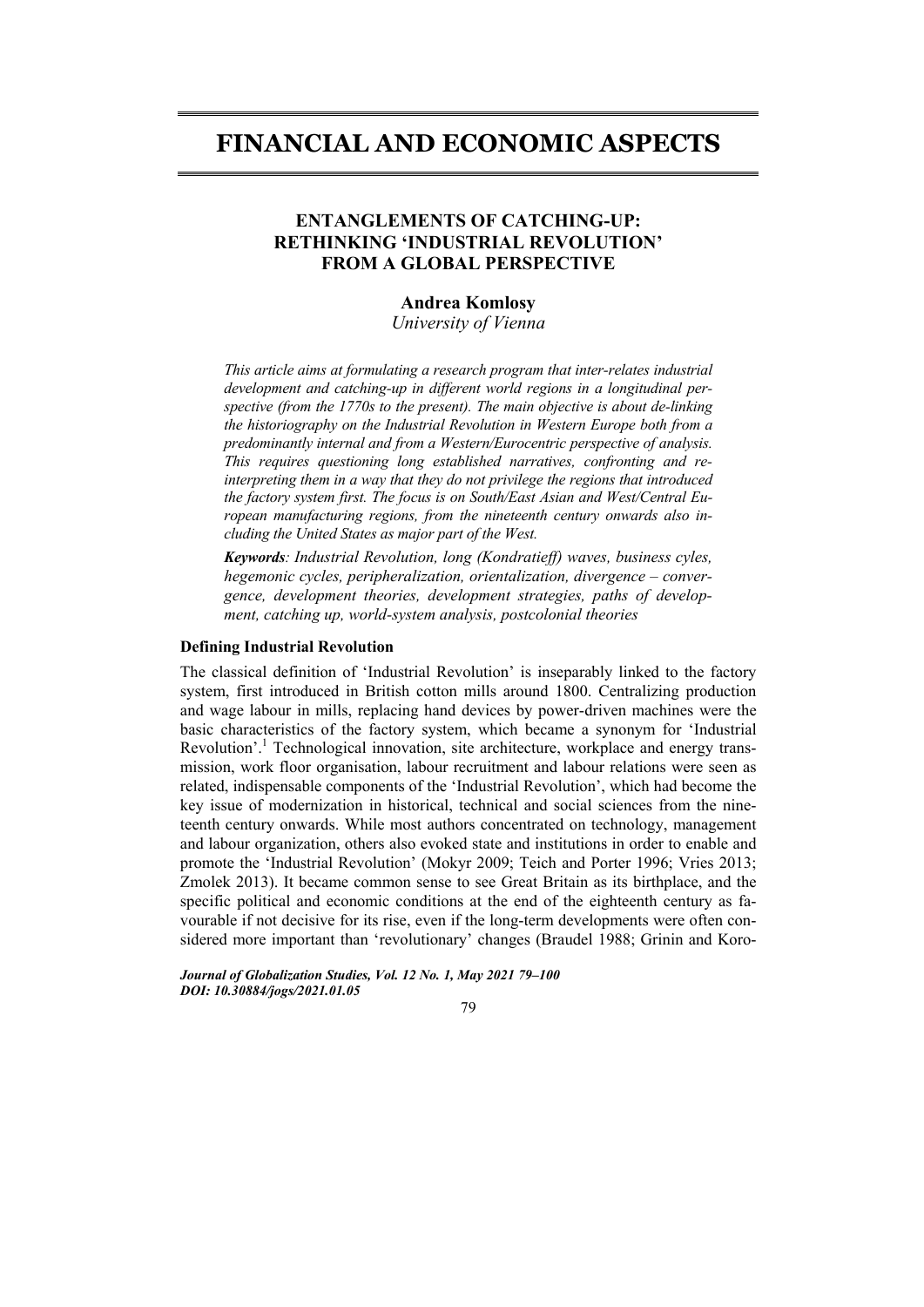tayev 2015). Global studies and critics of colonial and imperialist exploitation added new perspectives to the narrative by acknowledging international trade and division of labour as a key factor (Allen 2009; Frank 1998; Komlosy 2004; Vries 2013; van Zanden 2009).

The further development of the factory system contributed to acknowledging successive stages of the Industrial Revolution, resulting in first, second, third and fourth numeration, continuing until today. Others define the introduction of the factory system in Britain as the final phase of the Industrial Revolution (1760–1830), building up on an initial phase (in the  $16<sup>th</sup>$  century), and a middle phase (from the seventeenth to the mideighteenth centuries) in various European regions, while the British breakthrough led to a spread of the factory-system into new sectors and regions (Grinin and Korotayev 2015). The geographical spread opened debates about the preconditions and possibilities to initiate, to copy or to take over the model that had lost its British uniqueness and became a universal aim and indicator of modernity and development instead.

*Table 1* 

| Key components                                 |                                                                           |                                                                                                                                                                                   |                                                                                   |
|------------------------------------------------|---------------------------------------------------------------------------|-----------------------------------------------------------------------------------------------------------------------------------------------------------------------------------|-----------------------------------------------------------------------------------|
| Energy                                         | New source $(e.g.,$<br>muscle $\rightarrow$ water $\rightarrow$<br>steam) | New form of supply<br>$(e.g., canals, rail-$<br>ways, pipelines)                                                                                                                  | New application in<br>production process<br>$(e.g.,$ transmissions,<br>motors)    |
| Machinery                                      | Saving labour (e.g.,<br>introducing power<br>driven machines)             | Improving the ca-<br>pacities and quality<br>of existing products<br>$(e.g.,$ durability of<br>colours)                                                                           | Enabling new prod-<br>ucts $(e.g.,$ alloys,<br>chemicals, synthet-<br>ics)        |
| Labour management<br>and productivity<br>raise | By new machinery<br>(e.g., power loom<br>replacing hand<br>loom)          | By restructuring of<br>the commodity<br>chain: division of<br>labour within $(e.g.,$<br>Taylorism, Fordism)<br>and beyond the fac-<br>tory (globalization of<br>commodity chains) | By new control sys-<br>tems (time manage-<br>ment, surveillance,<br>labour codes) |

## **Characteristics of the British 'First Industrial Revolution' (1760–1830) serving as a model for follow up industrial revolutions**

If we accept the three key characteristics – coincidence and interrelation of 1) a new energy system, 2) a new type of machinery, 3) a new type of labour management – , we hardly find a similar innovation before the British one from the turn of the eighteenth to the nineteenth century. This is even more the case, if we add institution building, property relations and class arrangements. Within the logic of the definition, even if we accept a broad era of application, the association of 'Industrial Revolution' with the British case, serving as well as a universal model, makes sense. However: Challenging inherent Eurocentrism requires questioning this finding.

Why should the British way of modernizing manufacture at a specific moment of history be taken as the one and only way to the modernization of material production,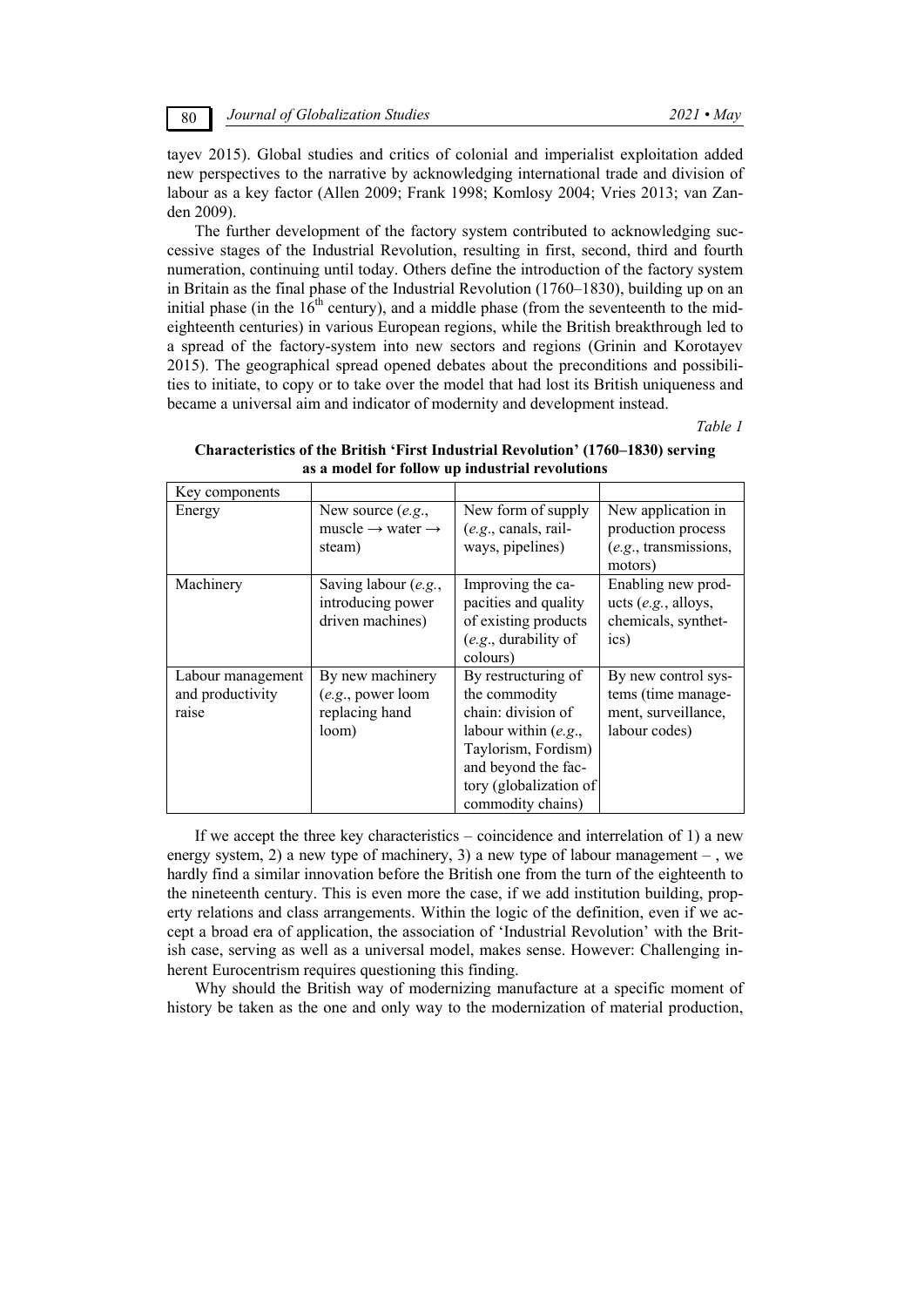to increasing output and productivity? Taking this stance does not primarily concern the effects of industrial change in Britain; it rather reflects the British success in infiltrating the assessment of what 'Industrial Revolution' is standing for: By taking their particular British way of modernization as the general, universal one, the British case has been establishing its characteristics as benchmarks to be followed by all other nations or regions, when they want to enrol in modern economic growth. We must consider the universalizing moment in interpreting progress as part of the discussion of industrial modernization.

The 'revolutionary' power-driven factory system based on wage labour began in English, Scottish, Welsh and some continental west European regions. From here it started to put competitive pressure on all other existing systems of organizing manufacture and agriculture. It did not simply spread to the rest of the world, as conventional diffusionist wisdom claims, however. It was transforming pre-existing systems of production and subordinating them to unfavourable trade relations and low-end positions in commodity chains, extracting surplus value from local production and hereby subsidizing the advanced industrial cores. It did not allow colonized or otherwise subordinated cultures to maintain their traditional mode of combined agricultural and industrial production in the framework of the household economy any longer, as if nothing had happened (Beckert 2014). Surrendering to the cores and becoming suppliers of raw materials was one possible reaction, taking over the core-type pattern of modernization, another one.

## **Catching-up as a Methodological Approach to Industrial Development**

Until today, catching-up attempts, successful or failing, have been attributed to agrarian, industrially under or poorly developed regions/countries, striving to achieve industrial development, which were labelled 'progress.' I suggest broadening the notion of catching-up by including into the comparison the industrialized nations themselves, looking for global preconditions for their modernization.

In order to avoid the trap of reproducing Euro- or Western centred narratives, our perspective on industrial advancements will not address industrial achievements or paths of development from a forerunners' perspective, which automatically risks being associated with Western advancement. Instead it will concentrate on catching-up strategies, assuming that any advancement in technology, management or labour organisation is taking place under conditions of inspiring models and competitive challenges. These external factors shape the conditions under which a given society is coping with competitive pressure, giving way to imitation, adaption, integration of external solutions or the independent development of new methods and paths. Assessing innovation in terms of catching-up instead of discovery allows embedding processes of innovation into a network of relations instead of attributing it to outstanding lonesome ingenuity.

One has to consider those actors, who had to cope with competitive challenges or pressure by new products, processes or management techniques, undermining their previous economic modes, social relations and political systems and obliging them to acquire new ways to preserve their own socio-economic potential. If they do not adapt to the new techniques and production systems, they risk getting excluded from market access or get integrated into commodity chains on a subordinate position. From an em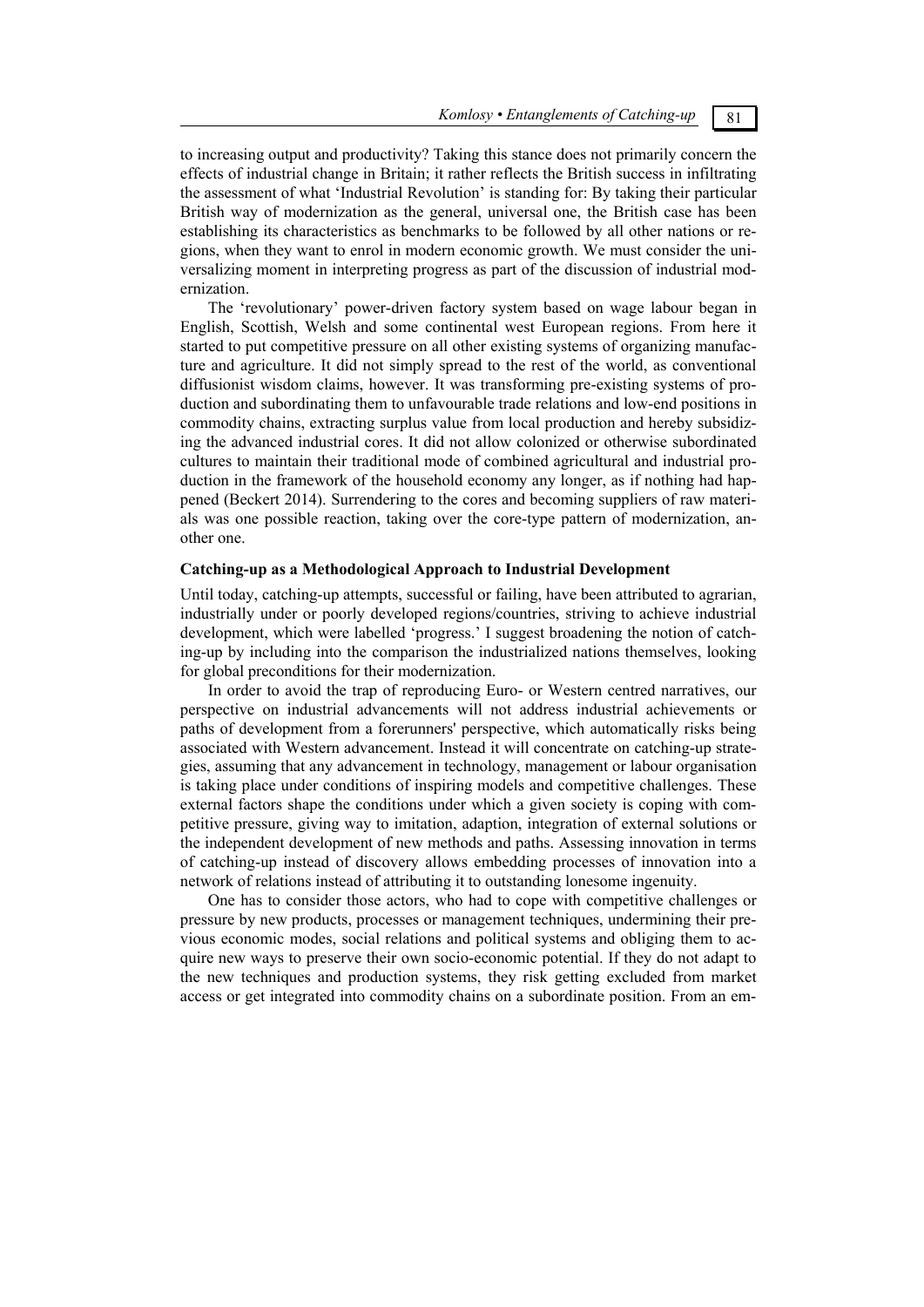pirical point of view, exclusion, peripheralization and subordination were much more frequent outcomes of competitive pressure than successful handling of adaptive reforms (Menzel 2015).

I therefore propose studying the decline and the adaptive responses of former industrial regions, facing competitive, eventually peripheralizing pressure from the side of the newly industrializing ones. We are used to associate the Global North with competitive advance, the Global South with imitative or adaptive catching-up; by evaluating catching-up on a broader, less Western-centric basis in a *longue durée* perspective, we realize that leading regions and their producers may lose their competitive advantage, giving way to newly emerging industrial actors and polities.

In Western Europe catching-up discourses have a longer tradition. They go back to the sixteenth century, when the emerging royal, imperial or princely states engaged in a competitive process of state formation that opened up towards transforming loose, composed, often scattered empires into political economies into territorial forms of rule. One can even speak of nationalizing the old concept of empire – confessionalization serving as important means of unification. In this perspective, catching-up discourses can be rooted in the nationalizing movements of German or English Protestantism (Hirschi 2005). In the seventeenth and eighteenth centuries, mercantilism and cameralism gave way to 'jealousy of trade' debates that preceded later ideas of inter-state competition and policies in support of catching-up of political economies vis-à-vis imperial competitors (Hont 2010). Mercantilist programs are excellent sources for assessing catching-up discourses. It would be promising to compare the arguments of the early European inter-imperial catching-up debates with later ones, developed in the coreperiphery or North-South conflict. This article only enters the debate, when catching-up was used as an analytical metaphor as well as a strategy with regard to the introduction of the factory system in Western European countries at the turn of the eighteenth to the nineteenth century.

The catching-up approach also allows considering developing nations'/regions' attempts to adapt or copy Western achievements in technology and productivity in later moments of history on the same conceptual premises, for example, after decolonization and political independence: Catching-up resembles a permanent, revolving process, inter-linking advanced and less-advanced economies in a process of competitive challenge, leading to innovation on the one side, and adaptive response on the other side, embedded into spatial and technological re-arrangements. Industrial history thus can be understood as a process of permanent adaptations, allowing previously less competitive actors to advance temporarily, until the advance pushes others towards adaptive measurements in order to close the gap, or to re-establish imbalances on a new scale. This approach is very close to Grinin and Korotayev, who introduce the term 'catching up divergence' for the period from the sixteenth to the eighteenth century, when West European nations were able to narrow the gap in innovation, standard of industrial production and living, which separated them from the leading Asian empires. The term refers to the 'Great Divergence' of the nineteenth century, when the West clearly overtook Asian empires and transformed them into supply and sales markets for the Western factory production (Grinin and Korotayev 2015: 41–50). My approach also draws on Andre Gunder Frank's trope 'ReOrient', referring to the changing position of East Asian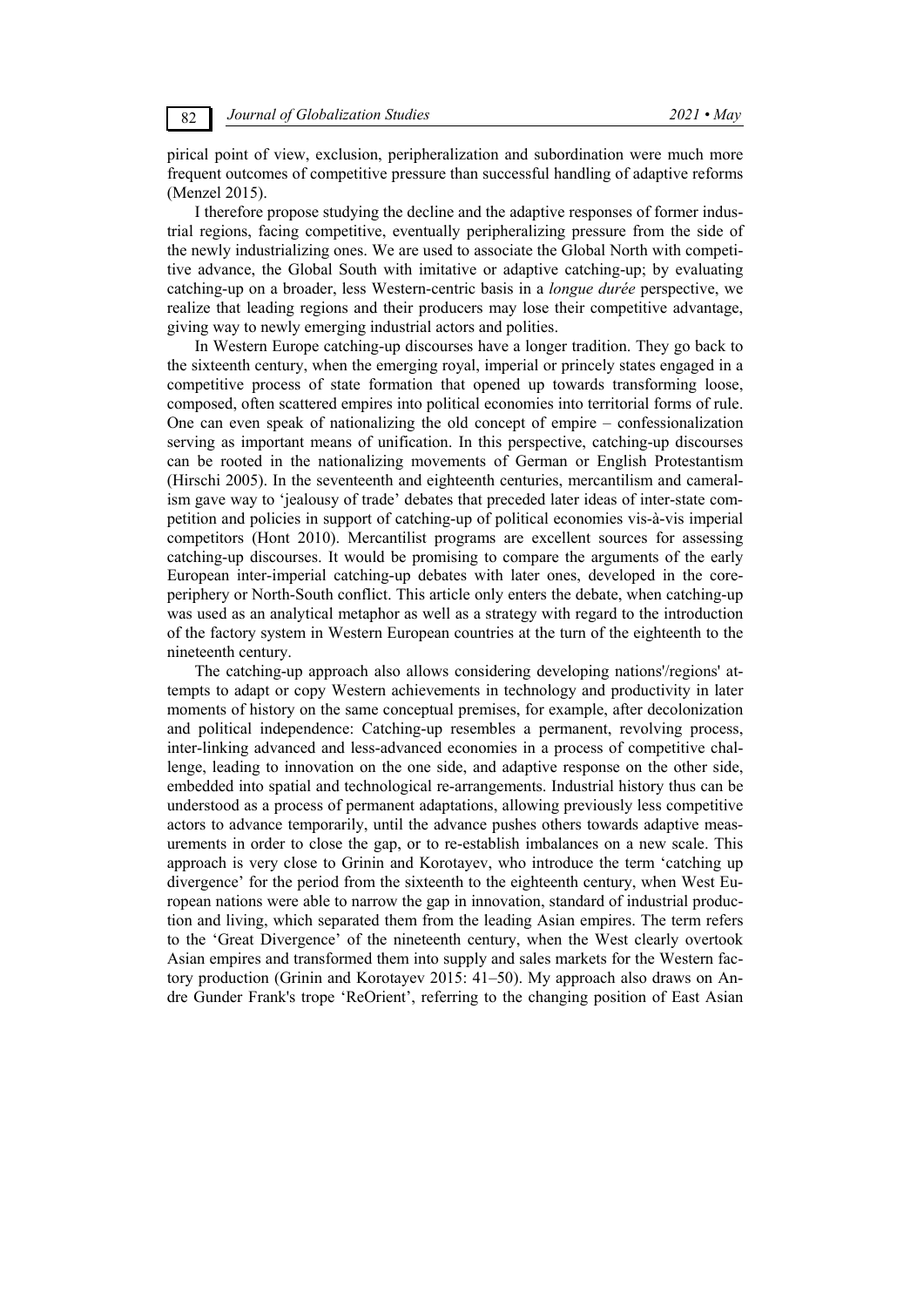states when closing and reversing the West-East gap to their advantage from the 1980s onwards (Frank 1998) – a trend which Grinin and Korotayev label 'Great Convergence.'

Under these conditions it becomes possible to assess the Western industrial nations' leading position as a historical phenomenon: rising against Asian competiveness in the seventeenth and eighteenth centuries until achieving global hegemony in the nineteenth century, facing regional shifts of leadership within the Global North during the nineteenth and twentieth centuries, and falling behind re-rising Asian competitors in the twenty-first century (Bairoch 1982; Frank 1998; Grinin and Korotayev 2015; Menzel 2015). All these shifts can be framed with the help of 'catching-up'.

#### **Backwardness versus Peripheralization**

Catching-up shall be defined by copying and taking-over (including adaption) of more advanced techniques and proceedings in production, trade, finance, infrastructure and political institutions by a supposedly less developed region/polity, in order to achieve the standards of the supposedly more developed one (Komlosy 2012). Comparison of development usually refers to states, statehood allowing political activity to support economic improvements; achieving statehood is therefore viewed as a precondition to implement catching-up development. However, not only states but also regional and local governments and institutions can promote catching-up. And transfers and imitations can have various aims, fields and directions. So catching-up at first sight seems to be a more neutral term than industrial development, or 'Industrial Revolution', allowing including manifold active and reactive measurements to defend or to achieve a better socio-economic performance on a regional or state level. Catching-up does not necessarily mean pursuing the same track as the leading example.

As pointed out above, there were various moments in European history, when craftsmen, merchants, rulers and governments compared the performance of their business or state and proposed improvements, referring to copying, catching-up or overtaking more advanced competitors. Comparing the state of government administration and political economies became common in the course of modern state building from the sixteenth to the eighteenth centuries (Hirschi 2005; Hont 2010).

In the course of history catching-up has been infiltrated by the dominating discourse on the 'Industrial Revolution', however. At the turn from the eighteenth to the nineteenth century, the concept of copying and taking over advanced technologies faced conceptual limitation in space and scope, reducing catching-up development to the takeover of the Western model of industrialization, that is the factory system by so called backward regions or states. Both contemporary and retrospective observers argued alongside this hierarchy. 'Civilizations without machinery<sup>52</sup> were simply declared backward; if they were attributed capability to improve (= develop) at all, catching-up policies aimed at implementing techniques, organizations and institutions, modelled along Western standards. On these premises, climbing up the steps on the ladder of 'progress' appeared feasible. Criteria to assess success and failure were set by the most advanced, that is the British, later on also other Western nations. Although the overall aim was imposed by the forerunners' endeavour, necessity and criteria for catching-up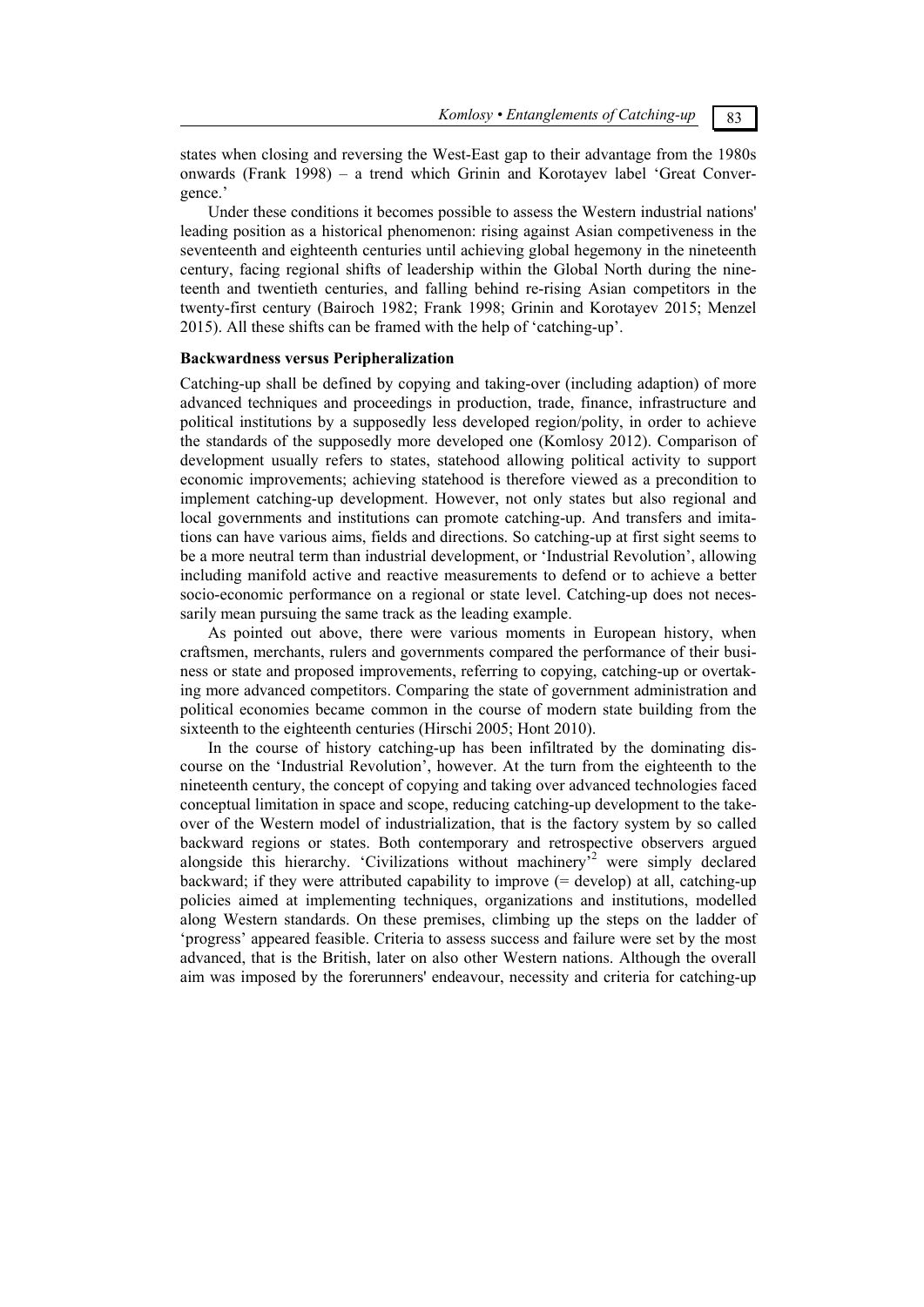were equally accepted by the so-called backward side, and advocated in the development discourse.

At the core of any concept of modernization and catching-up was the perception of a deficit, a lack, a deficiency or blockage of economic and social development that could be measured in quantitative and qualitative terms on the level of a polity. Opinions strongly differ about the reasons for the gap to come into existence between advocates of Western modernization theories and advocates of dependency theories; they argue within two diverging theoretical and methodological models, using an entirely different terminology (see Senghaas 1977 and Arrighi 2002).<sup>3</sup>

*Table 2* 

| <b>Backwardness</b>                     | Peripheralization                      |  |
|-----------------------------------------|----------------------------------------|--|
| Reference for deficits and deficiencies | Difference resulting from interaction  |  |
| Method: Indicators allowing comparison  | Indicators allowing to study relations |  |
| State of retardation                    | Process of peripheralization           |  |
| Deviation from the road model           | Core formation and peripheralization   |  |
| Regatta model of single nation states   | System model                           |  |

#### **Backwardness – Peripheralization**

Advocates of the 'backwardness' model of analysis attribute the deficiencies to lacking internal capacities for modernization, a blockage due to geographical, human and institutional factors, in particular political elites who reject modernization in order to maintain their privileges. They suggest external intervention and integration into modern world-markets to overcome blockages (*i.e*. association = ASS) (see Table 3 'Development Strategies').

Advocates of the 'peripheralization' model of analysis interpret deficiencies as the result of an unequal interregional division of labour, which translates existing regional differences into regional disparities. Stronger regions are able to establish mechanisms and profit from appropriating value from weaker regions, which – as a result – face peripheralization at the same time. As the cause for the deficit is rooted in the dependent relation with the core regions, overcoming dependency aims – at least temporarily, at diminishing the exposure to external pressure (*i.e*. dissociation = DISS) (see Table 3 'Development Strategies').

*Table 3* 

| Catching-up discourse                          | <b>Development strategies</b>                 |  |
|------------------------------------------------|-----------------------------------------------|--|
| Causes for the deficit                         | Strategies to overcome (catch up)             |  |
| <b>Backwardness</b>                            |                                               |  |
| Deficit due to lacking internal capacities for | Integration into international markets,       |  |
| modernization                                  | thereby profiting from external incentives    |  |
|                                                | (FDI, trade, technologies )                   |  |
| Peripheralization                              |                                               |  |
| Deficit due to polarization (core – periph-    | Diminishing the pressure of stronger com-     |  |
| ery), resulting from the integration of less   | petition by protecting internal markets, sup- |  |
| developed regions into an unequal division     | port of domestic industries, regulation of    |  |
| of labour                                      | external exchange                             |  |

**Catching-up Discourse and Developing Strategies**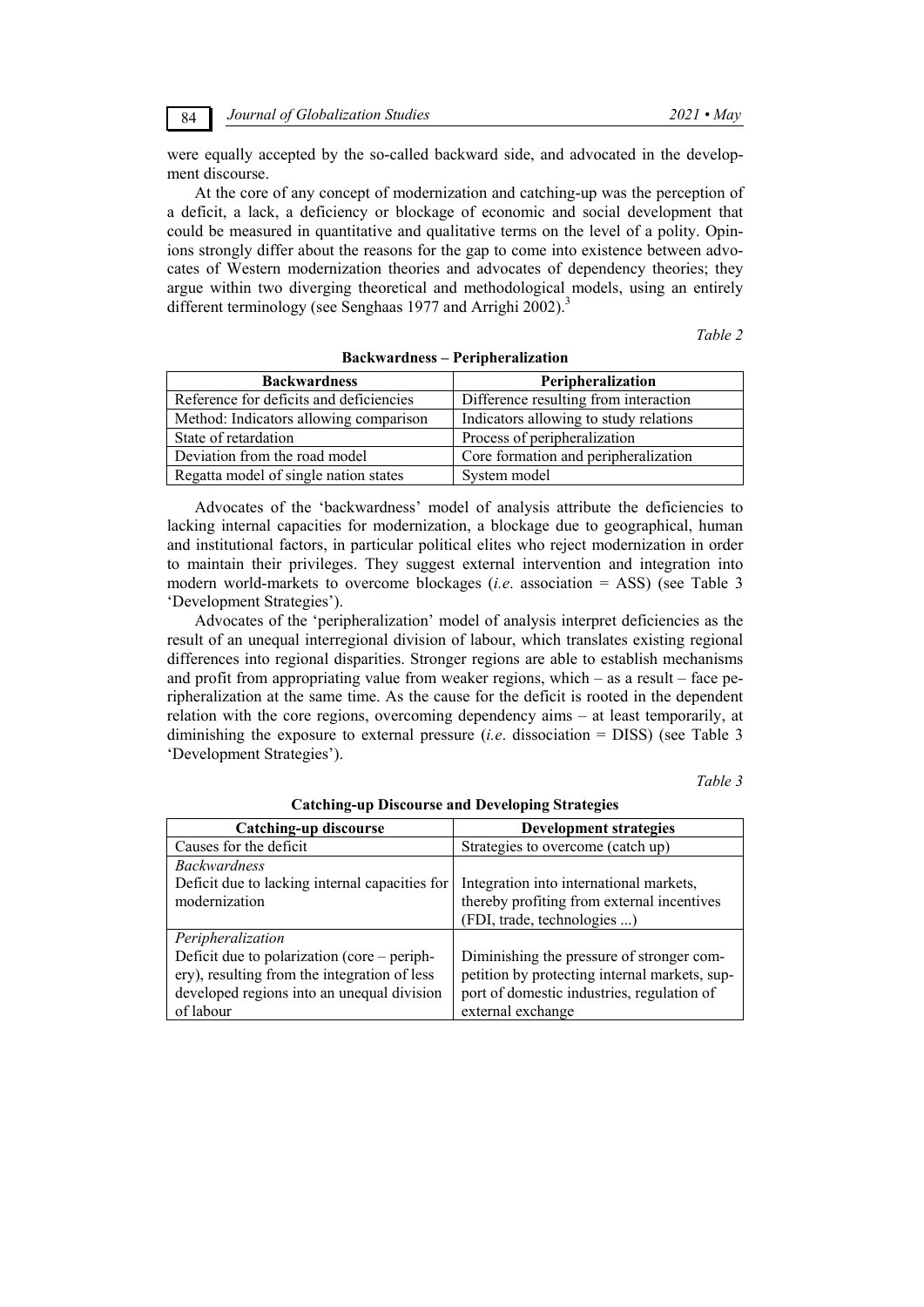*Komlosy • Entanglements of Catching-up* 85

Analyses of the causes for the deficit and development strategies, pursued by state or regional governments, or propagated by political and national movements, do not compulsorily conform, however. Development strategies show a variety of measurements to achieve catching-up, depending on size and geography of a unit, existing resources and economic structure, international position, role in global commodity chains and production networks as well as the historical moment to implement development strategies.

Similar to Alexander Hamilton (1757–1804) in the United States, the German economist Friedrich List (1789–1846) advocated de-linking from British competitive pressure and proposed protectionism for German industry to become competitive themselves (List 1959 [1841]: 75–87). Both authors were arguing against free trade because of its peripheralizing effects on less competitive participants and pleading for the protection of domestic industries (dissociation DISS, focusing internal markets INT) in order to gain a competitive position before opening the German national economy towards external markets in a next step (Association ASS, focussing export markets EXT) (see Table 3 'Development Strategies').

Dieter Senghaas and Ulrich Menzel elaborated a typology and sequence of catchingup strategies, based on broad empirical data of various European states, aiming at overcoming the British challenge, which they extended to non-European states for the twentieth century. They considered the historical moment to be more decisive for the choice of strategy than theories or ideologies. When state capitalism was the dominant (appropriate) form of catching-up for late nineteenth century Central Europe (and the United States), catching-up in twentieth-century Eastern Europe and vast parts of the Third World required state socialism, or another type of developmental state, as a stronger means of development policy. The typology also stresses the switch from one model to another in the course of the catching up process. Senghaas and Menzel identified the following types of catching-up, based on different dynamics.

Types of catching up in a chronological order (1830–1980) (Menzel 1988; Senghaas 1982; also see Komlosy 2012).

I. Dissociation and internal market priority (nineteenth-century Belgium, France, German Empire, Austria-Hungary, United States).

II. Association and export priority (Switzerland, Netherlands).

III. Association, followed by dissociation (Sweden, Denmark, Norway, Finland, Canada, Australia, New Zealand).

IV. Internal market priority under state-capitalism (nineteenth-century century Russia, Japan).

V. Internal market priority under state-socialism (twentieth-century Soviet Union, Mongolia, China, Eastern European Peoples Democracies, Yugoslavia, Albania, socialist Third World countries).

VI. Various catching-up strategies of (non-socialist) developing countries, pursuing and combining association and dissociation, export-promotion or import-substitution.

This typology ends around 1980 and therefore is not able to assess the moment, when the share of the global product declined in the Global North (or West) and rose in the Global South, primarily due to catching-up success of big states with large, rapidly growing populations, reversing the position of forerunner-role model and catching-up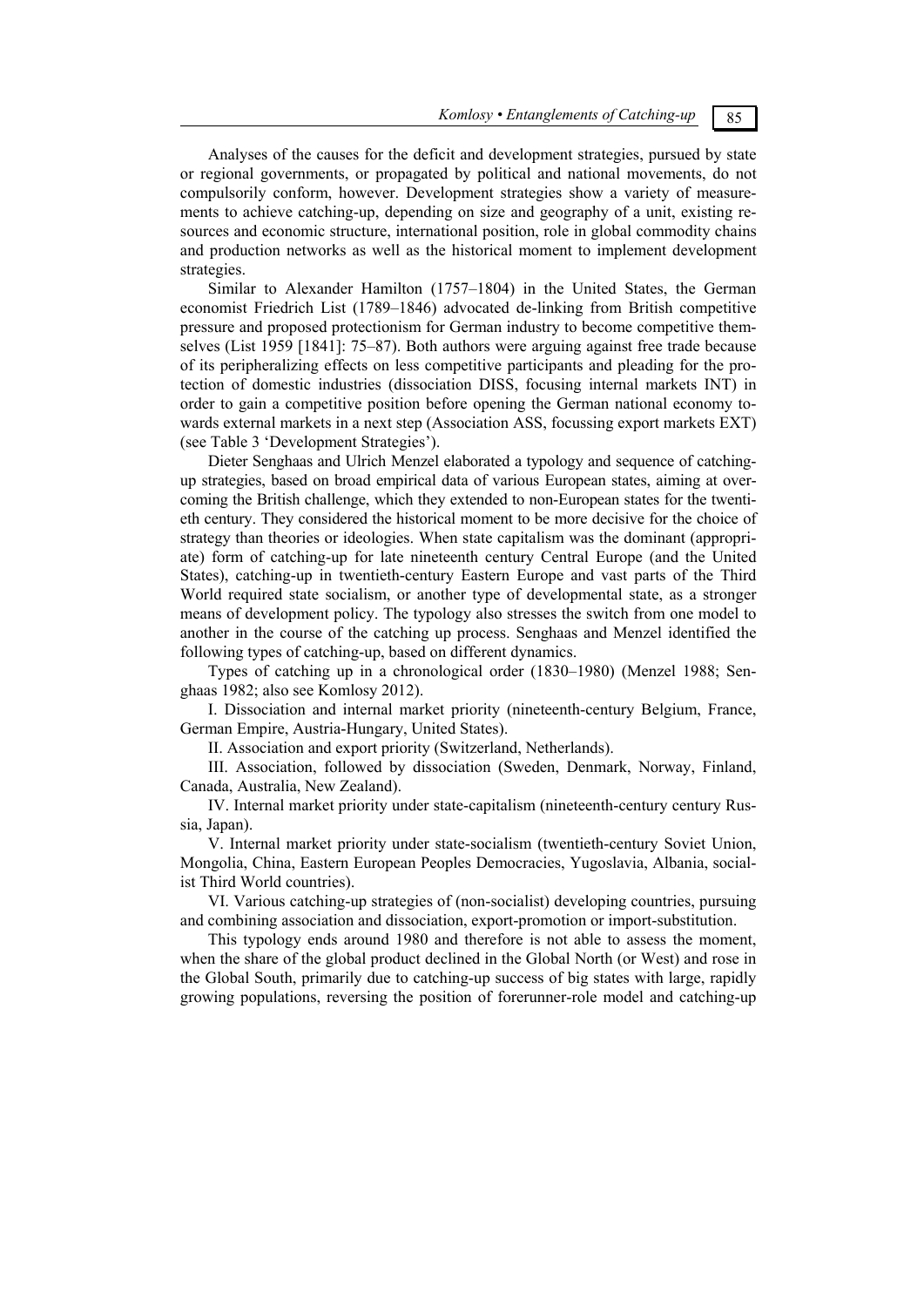agency. Grinin and Korotayev interpret this shift to express 'convergence' of the former developing countries, based on GDP comparison. At closer investigation the statistics show that the diminishing (in the case of China reversing) gap between Western and emerging countries goes hand in hand with growing disparities within the Global South. Least developed countries do not only deepen the gap with Western high income countries, but equally fall behind the emerging nations of the Global South (see statistical evidence in Grinin and Korotayev 2015: ch. 3). Due to the increasing integration into global flows and commodity chains in dependent positions of suppliers of raw materials and cheap industrial labour, they remain developing countries. They try to pursue type VI catching-up strategies, aiming at minimizing dependency by balancing their relations between Western and Chinese interests.

Whether the strategies focus on internal markets (INT) or export markets (EXT), and whether they rely on free markets or the state (eventually a socialist state) to regulate catching-up, most development strategies share a common aim: the up-grading of economic structures (impacting and interacting with political and social structures) in order to achieve endogenous growth. In many cases dissociation and association are not seen as antagonistic strategies, but represent instruments of catching-up, which can be combined simultaneously, that is for different sectors, or which can follow each other.

*Table 4* 

| Dissociation (DISS)               | DISS/ASS<br><b>ASS/DISS</b> | Association (ASS)          |
|-----------------------------------|-----------------------------|----------------------------|
| <b>Focussing Internal Markets</b> | ILG Import led growth       | Focussing export markets   |
| TNT)                              | EXG Export led growth       | (EXT)                      |
| Liberal market regulation         | State capitalist regulation | State socialist regulation |

**Development Strategies between Association (ASS) and Dissociation (DISS)** 

To assess success or failure, we do not only need quantitative and qualitative indicators, but criteria for evaluation, depending on

 Goals of catching-up: maximalist (achieving a core type structure) – minimalist (developing certain branches, competences, technologies).

• Time span: How many years does it require to upgrade economic structures? How many years does an upgrading success have to persist (before a necessary adaption/modernization) in order to be regarded successful?

 Cyclical shifts: Can up-grading that is limited to a cyclical upswing or downturn be regarded as catch up success? Or does successful catching-up require the capacity to overcome a crisis and adapt to a new arrangement/type of accumulation?

#### **Limits and Deficiencies of the Catching-up Debate**

At the turn of the eighteenth and nineteenth centuries, when the modern Western-centric notion of catching-up took shape, the debate started from clearly universalist grounds, declaring an idealized Western path of development to be the common one, ready to guide developing efforts of countries/regions, which had not (yet!) entered factory production, into the right direction. What was perceived to be right and wrong, depended on a very narrow empirical experience, overshadowed by developmentalist, universalist ideologies, conceiving 'progress' as the expansion of Western, industrial civilization into all parts of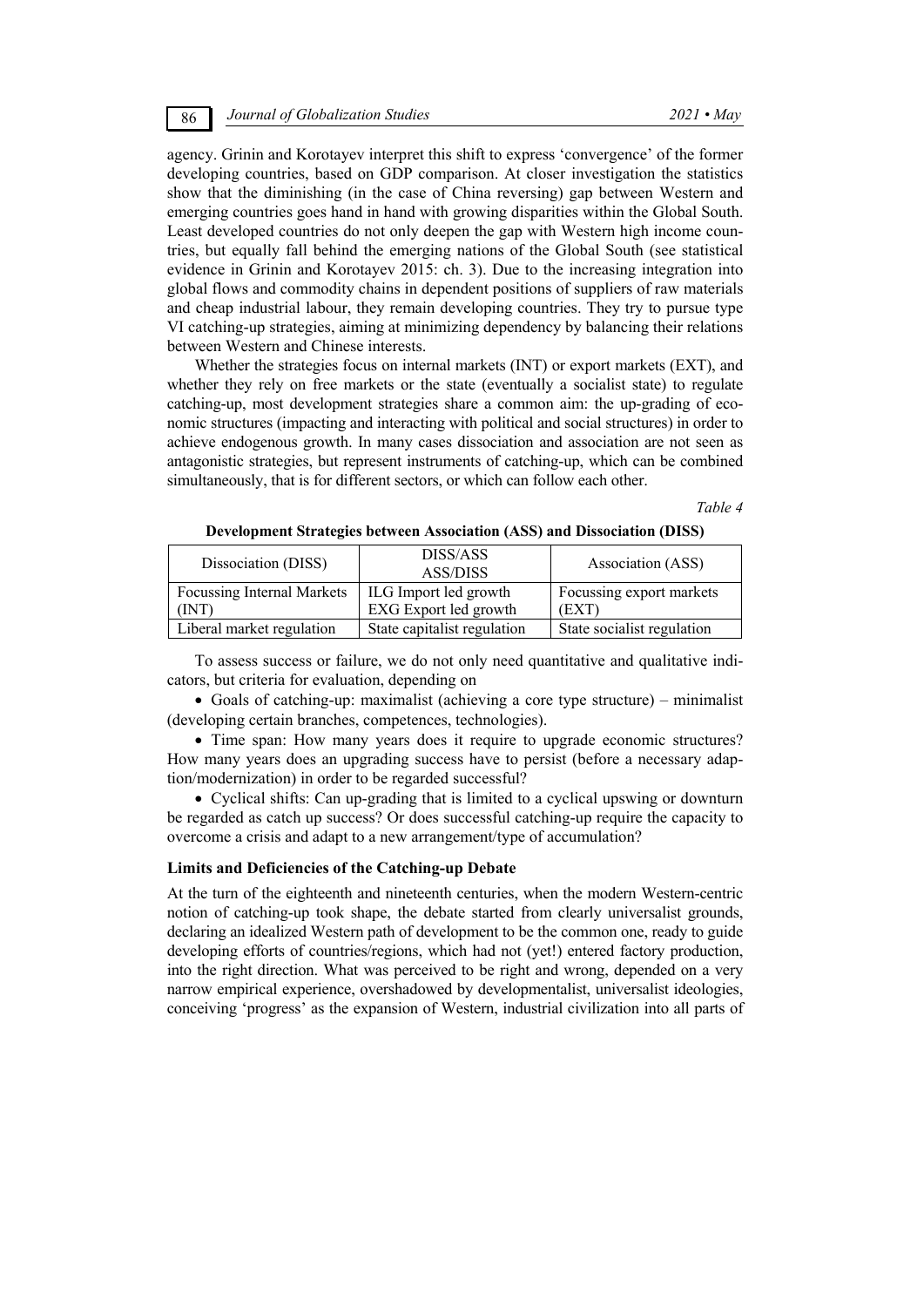the globe. Previous positive assessments of non-Western civilizations were reversed into prejudice, disdain and a feeling of superiority, giving way to their 'orientalization' (see next section of the paper).

Developmentalist advice conflicted with colonial interest. As colonies served to provide the motherland industries with cash crops and raw materials, industrial development of the colony was not on the agenda of colonial administration. Some economists and politicians tried to argue, why colonial practices benefited the colonized, hence legitimizing conquest, occupation and exploitation with the build-up of transport, administrative and school infrastructure in the colonies. Indigenous elites partly followed this discourse, while others opposed dependency and developed resistance. In Latin America, where the native population was strongly diminished and marginalized, creole elites became opposed to the global system under European and US dominance and advocated national development after acquiring political independence in the first half of the nineteenth century.

In general, catching-up debates were aimed not at the colonies but at the independent states with a later start of industrial modernization, both in Europe and in European off-springs like the United States, Canada, Australia, or Argentina; they were also taken up by modernizing elites in Russia and in Asian Empires, who had an old tradition of 'industrious' manufacture but aspired Westernization. Only when colonialism was challenged, catching-up aspirations became part of the anti-colonial agenda; after decolonization catching-up policies entered the political arena in a broad variety of developmental aspirations.

The framework and reference of catching-up was modern economic growth. Depending on the political system, social and institutional aims became part of national development programs. After World War II, when 'Third World' states were built along the Western concept of nation state territoriality, the realization of national development projects was embedded in a Cold War – development nexus (Westad 2007: 89). Development strategies had to cope with the long shadow of coloniality on the one hand, and with new spaces of manoeuvring, opened by the conflicting interests of old and new great powers on the other hand. Following the ideas of the Third World Movement founded in Bandung in 1957, postcolonial governments and statesmen were able to make use of the global competition of the great powers U.S. and U.S.S.R. and to a certain extent realize their development aspirations without overcoming existing international inequalities in power and wealth.

In the post-World War II and post-independence decades, the improvement of terms of trade and export income and the build-up of industrial manufacturing enjoyed priority in national development strategies. Ideas of delinking and import-substitution gave way to regional cooperation and joint initiatives to strengthen developing countries' agency in the UN-organisations. In the 1970s, delinking came under pressure of multinational corporations globalizing commodity chains, which transformed the conditions for catching-up. Like suppliers of raw materials, low-end contract manufacture in global commodity chains caused a setback in development. Some governments were able to transform their initially subaltern position in the international division of labour into opportunities of upgrading, allowing to evolve from developing to 'emerging' country. Industrial upgrading started in the first tier of Asian 'tigers', followed by a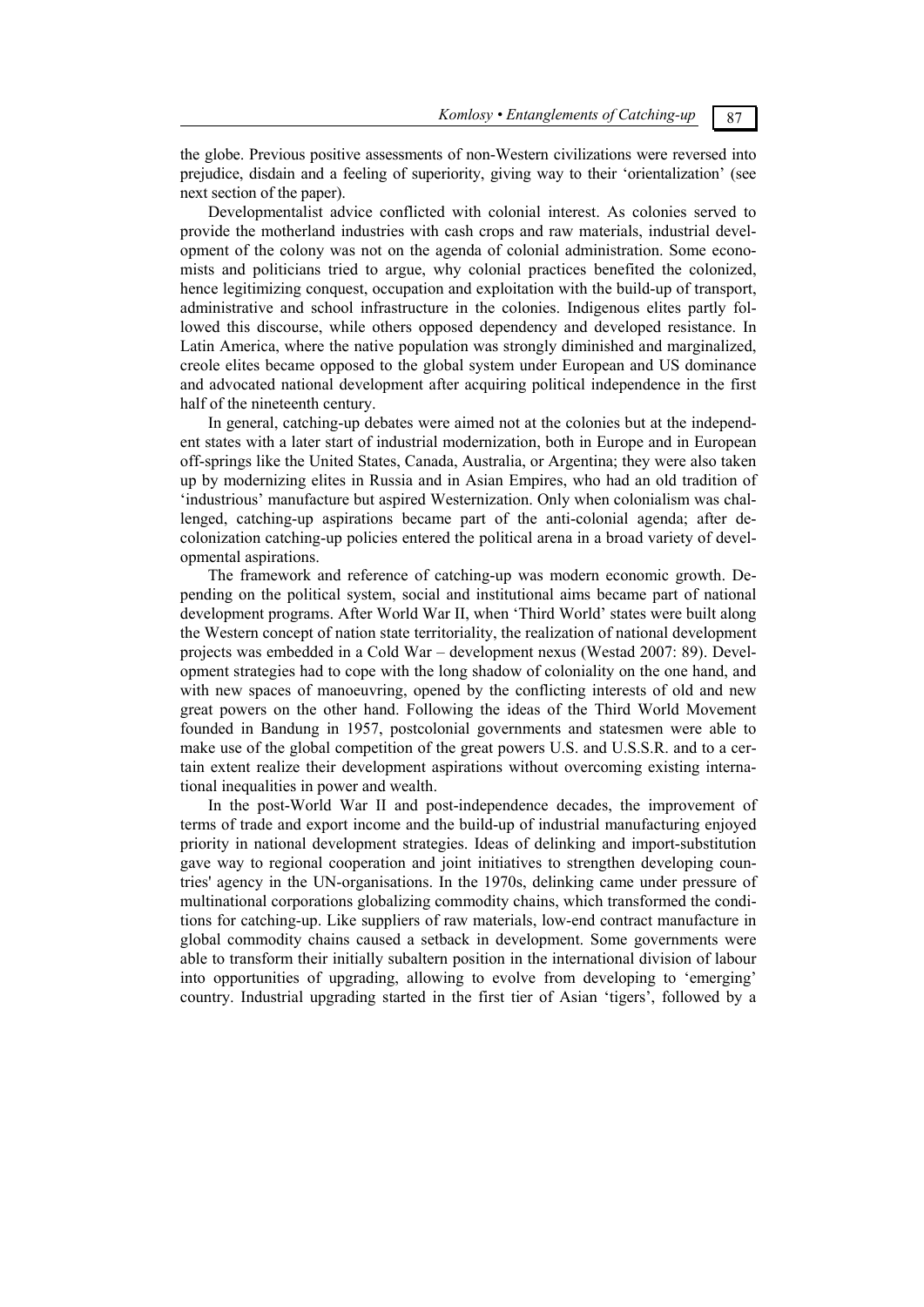second tier in Asia as well as some Latin American countries. The economic reasons for success are manifold and cannot be separated from political conditions, both internal ones – strong and effective government support – and external ones – geopolitical motivations of great powers to back up certain states for reasons of anti-communist containment. China's 'Opening and Reform' brought a 'great leap forward' because of Maoist legacies, a strong communist party managing China's upgrading towards a core in global capitalism. Like in the case of Great Britain, each trajectory of emergence has its specific moments and conditions; neither is it possible to generalize it nor attribute it to delinking or globalization solely.

The limits of catching-up strategies are evident, however. Historical macrostatistics, which suggest a convergence process (Grinin and Korotayev 2015), only reflect a part of reality. Many developing countries were trapped in various blockages in the course of their post-colonial attempts to build up a self-reliant national economy; they faced colonial heritage as well as on-going neo-colonial activities of their former colonial power or other Western states and institutions, carrying on dependency into the new era of national independence. Studying the reasons, why catching-up failed and did not lead to a successful implementation of modern political economies, resembling the first industrial nations, can help questioning the underlying concepts and means. In spite of the failures, catching-up remained a widely acknowledged, prominent issue until today, underlying any national as well as regional or global United Nations development goal declaration.

From a global perspective catching-up got trapped within the Eurocentric framework of stages of development (Arrighi 2002; Komlosy and Hofbauer 2019). Although opening possible paths of development beyond Western understanding, the concept of catching-up was squeezed by classifying the 'Industrial Revolution' as a necessary precondition for modernization. It became deprived of serving as a more open term for economic development and social advance.

For single units of the world-system (regions, nation states) ascent, take-off, shift from periphery to semi-periphery or core, or vice versa may (and did) take place. A single unit can improve, or worsen its position vis-à-vis other units of the world-system (synchronic catching-up) and/or vis-à-vis a previous period of time (diachronic catching-up). Circumstances and conditions of success require specific case-by-case evaluation, which can contribute to a set of policy recommendations how to manage catching up against the restraints of neo-colonialism and competitive pressures.

If core formation and peripheralization processes in global capitalism are inseparably related and produce each other, catching-up (in the sense of overcoming polarization) is impossible, however. From a state encompassing, trans-national or worldsystemic perspective 'backwardness' is not due to exclusion, but to dependent inclusion into the world-economy, requiring replacing the static term 'backwardness' by the dynamic term 'peripheralization'. Correspondingly, core must not be dealt as a 'status' achieved solely on the grounds of its internal strength or superiority, but as the result of 'core-formation processes' embedded in interregional or international relations which – at the same time – correspond with processes of peripheralization.<sup>4</sup> In the framework of global capitalism this means that successful catching-up reproduces regional imbalances in new forms.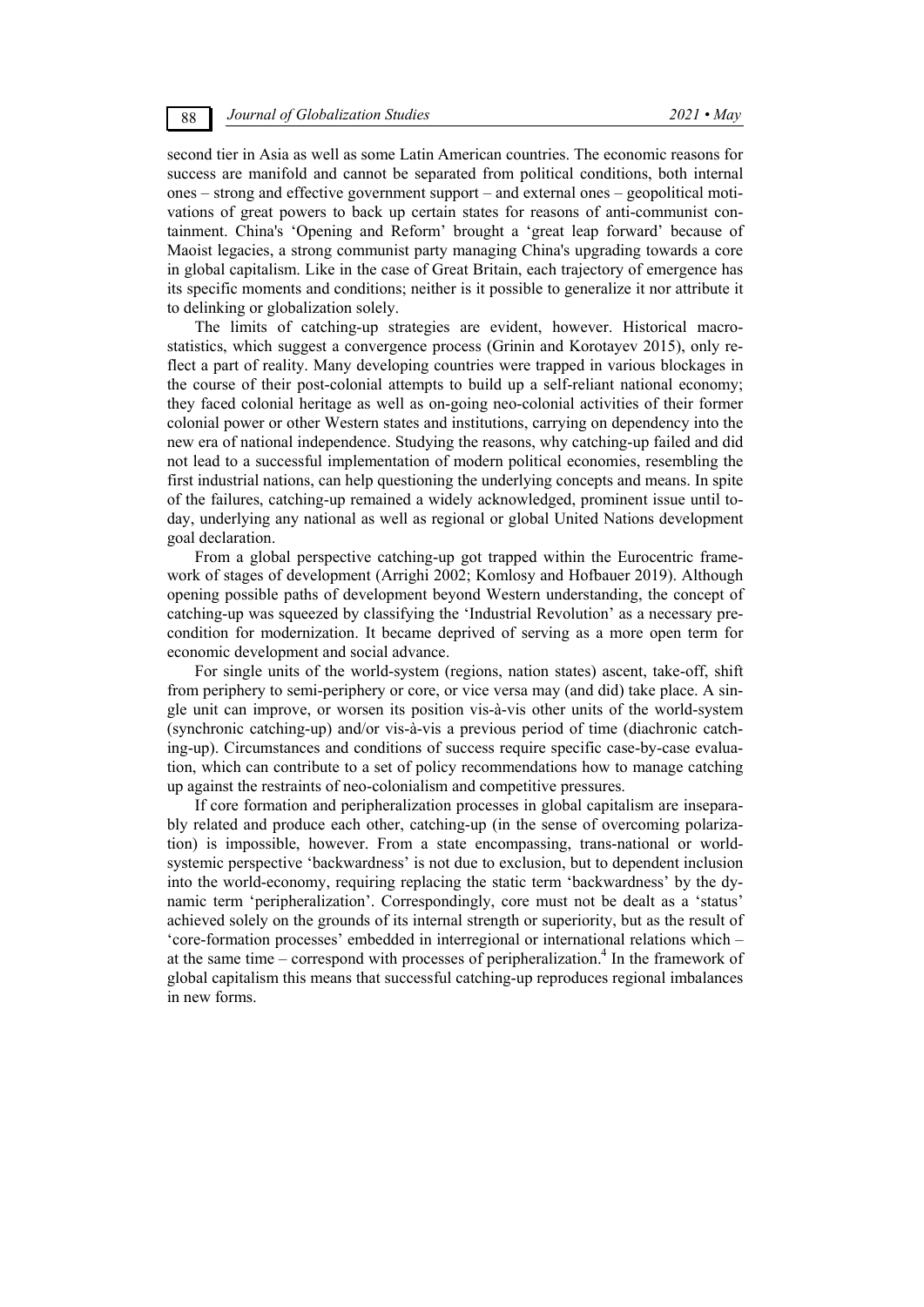It goes without saying that catching-up does not overcome inequality, neither between nor within states. It can only be perceived as success, if the perspective is limited to the ascending party. From the side of polities, who lose previous advantage, or surrender against competing efforts to catch up, gaps remain, may widen, and therefore revive or prolong the necessity to take a next effort; so catching-up will enter the agenda anew. Catching up remains a permanent challenge even for those peripheries, which were able to improve their position. Once success in a specific field of development has been achieved, they often face a situation in which features of dependency and peripheralization occur in a new field. This can be observed in the case of industrial development, which many 'Third World' states were able to realize, becoming 'Newly Industrializing Countries' (NIC). Industrial development was restricted to sectors that had lost their leading position in innovation and value-creation in the Western cores; or manufacturing had lost its leading position vis-à-vis knowledge based sectors, turning the success of industrial catching-up into a new disadvantage.

China, to a lesser extent India and some other so called NEXT or SWING states with high growth rates were able to enter modern knowledge-based sectors, putting the West under competitive pressure or surpassing it. Apart from the rising inequalities within these states, Grinin and Korotayev's finding of 'convergence' can be confirmed; as their population outweighs smaller emerging and (least) developing countries, the 'Great Divergence' indeed turned into a 'Great Convergence' from the 1990s and 2000s onwards (Grinin and Korotayev 2015: ch. 3). This finding does not inform us about the quality of catching up in a single state, however. To evaluate whether catching-up in growth led to a catching-up in development requires including qualitative indicators as well.

#### **Peripheralization and Orientalization**

Following Edward Said (1986), 'orientalization' is understood as an attitude assigning deficiencies to peoples or polities who do not correspond to the Western model of modernization. They are declared to be the 'other', thus contributing to the re-assertion of the Western self-perception as being superior, legitimizing foreign intervention, rule or domination. Speaking from a position of presumptuousness about others, supposedly less developed, less civilized people ('savages', 'barbarians', 'natives') is a common phenomenon in history. It got a new facet, when in the nineteenth century civilizations, which until then had enjoyed high esteem and admiration by Western observers (Arab, Muslim, Chinese, and Confucian …), were portrayed and labelled as despotic, traditional, not capable to modernize from within.<sup>5</sup> The term 'orientalization', initially used to describe the Western making of the Arab and Muslim world's deficiencies, lost its regional connotation and became a general term, used to characterize similar processes defaming non-Western societies to be inferior while confirming the West's superiority.

*Table 5* 

| <b>Ascribing deficits</b>                  | Counter-strategies to overcome deficiency<br>ascription and imbalances of development |  |
|--------------------------------------------|---------------------------------------------------------------------------------------|--|
| Defining somebody (a polity, an ethnic     | Rejecting being characterized by deficiencies                                         |  |
| group, a nation) to be unable for devel-   | legitimizing inequality as well as civilizing                                         |  |
| opment because of internal deficiencies or | (development) strategies                                                              |  |

#### **Coping with orientalization**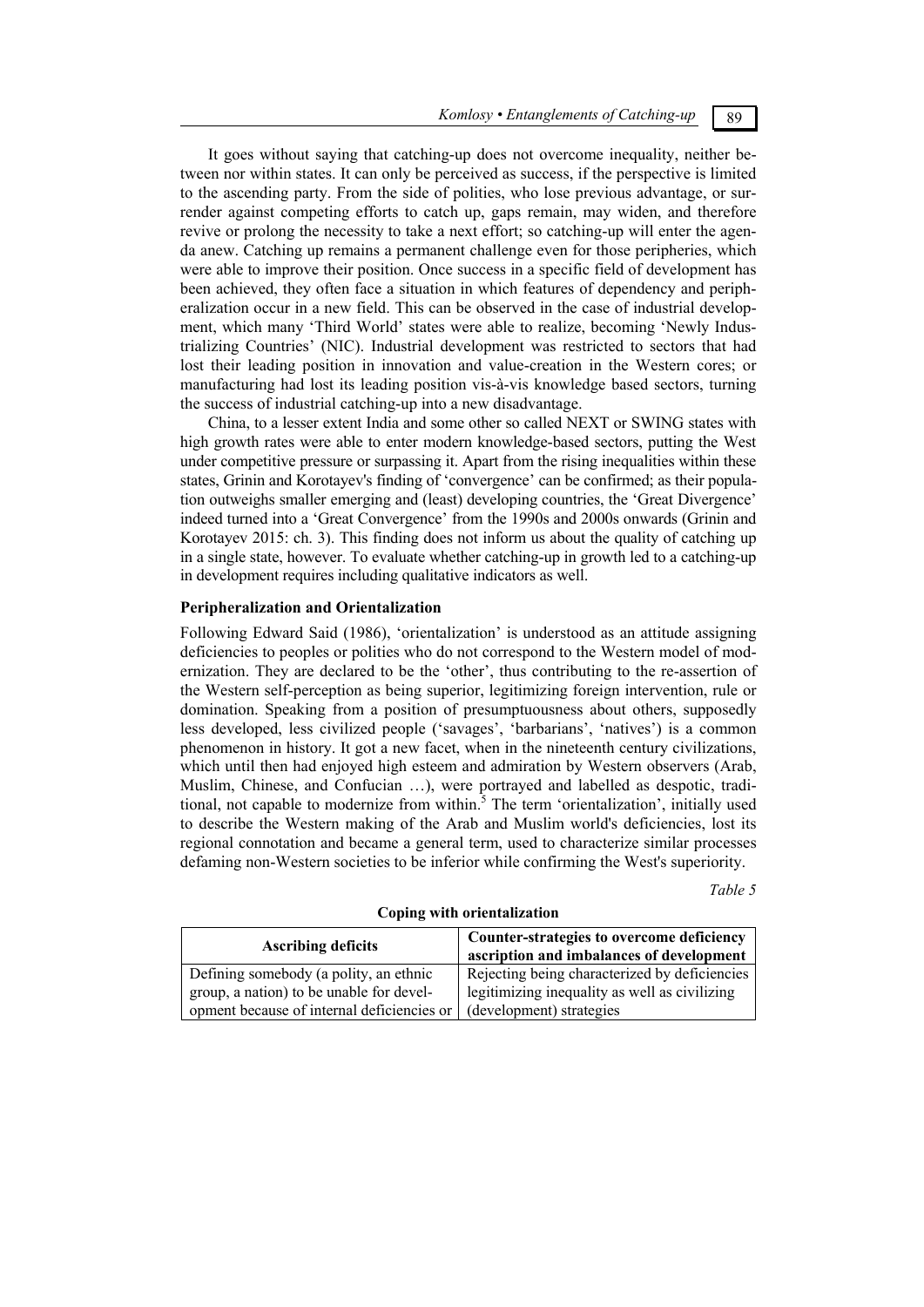| <b>Ascribing deficits</b>                                                                                                                                                                      | Counter-strategies to overcome deficiency<br>ascription and imbalances of development                                                                                                                                                                                 |
|------------------------------------------------------------------------------------------------------------------------------------------------------------------------------------------------|-----------------------------------------------------------------------------------------------------------------------------------------------------------------------------------------------------------------------------------------------------------------------|
| blockages against modernization.<br>Deficit invention serving as a form of<br>legitimizing dominance, hierarchy and<br>intervention in the name of stability, civi-<br>lization or development | a) Challenging the necessity to modernize<br>according to Western models; insisting on<br>difference/particularity as a positive sign of<br>distinction.<br>b) Strengthening the existing endogenous<br>and/or cooperative potential to overcome<br>peripheralization |

*Table 5 (continued)*

Critiques of orientalizing practices were developed in the framework of postcolonial studies (Said 1986; Kaps and Komlosy 2017). They focused the discursive construction of the other in a double process of delegitimizing different cultural values and legitimating one's own superiority. As a consequence, difference, otherness was perceived as a positive category, orientalizing a way to discredit it, blaming the other for lack of modernizing potential. To strive for catching-up was seen as a way to accept the Western scheme of assessing progress, comparison between developed and underdeveloped societies as a method to establish superiority. Both the concept of backwardness and the concept of peripheralization were rejected for accepting Western paths and values as guiding principles for development. Moreover, Said also rejected world-system and global history approaches for promoting Western epistemic concepts (Said 1986).

From this perspective the peripheralization and the orientalization approaches appear irreconcilable. While postcolonial theory blames critiques of inequality for reinforcing Western supremacy, socio-economic approaches blame postcolonial discourse orientation for legitimizing inequality and accepting hierarchy and dominance by stressing the right to particularity, rejecting the necessity and the legitimate aim to overcome poverty and underdevelopment. However, there is a way to reconcile the two approaches, eventually overcoming the limits of each of them. Rejecting the dominance, exercised by discursive ascriptions of supposedly inferior features, is a necessary precondition for any critique of social inequality. Political economists could expand and sharpen their analysis by taking up the postcolonial challenge of their own orientalizing contributions. Critique of orientalizing or othering practices must not stop at the discursive ascription. Discursive ascription or invention of deficits is part of political, military or economic ways to establish colonial dominance (Kaps and Komlosy 2017). Conversely, core and periphery formation on socio-political grounds relies on the construction and perception of images categorizing the role of different social and political actors, involved in the process. Realizing the correlation between socio-cultural and socioeconomic processes of core-formation and peripheralization will hopefully allow perceiving the permanent remaking of 'self' and 'other' in a process of mutual interaction (Kaps and Komlosy 2017; Boatcă and Spohn 2011).

The concept of 'backwardness' therefore has to be abandoned. In order to make sure that the concept of 'peripheralization' does not equally reproduce the deficit trap, peripheralization processes require being related with orientalising ones (Komlosy 2012). If signs and indicators of peripherality are acknowledged, we need dynamic historical methods to analyse peripheralization as an entangled process, in which external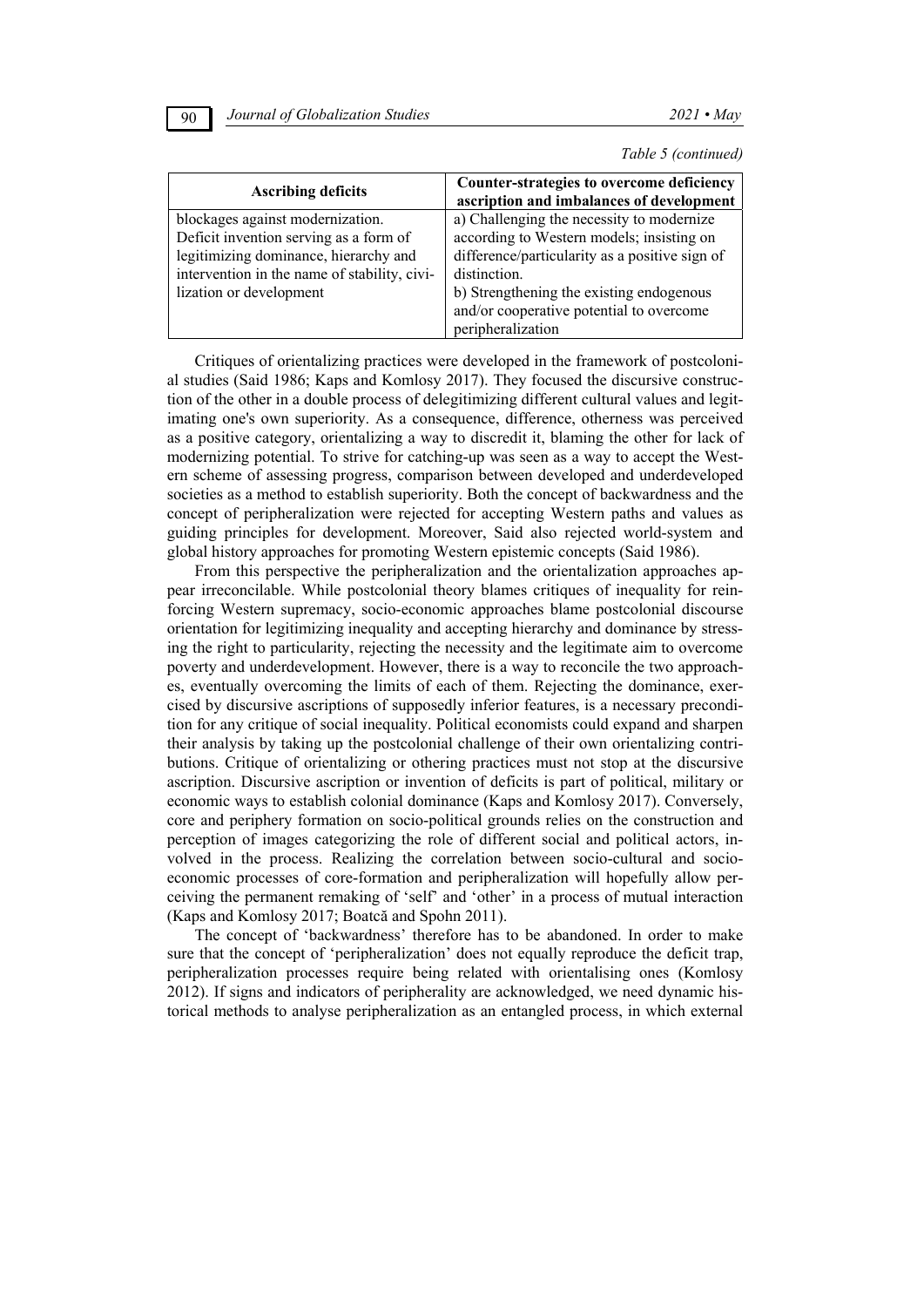and internal actors have been involved. Peripheralization has always been accompanied by deficit invention, or orientalization, in order to legitimate 'civilizing missions,' which allow transforming 'backward' regions into places for the extraction of goods and values, as well as for the West to confirm the feeling of superiority.

This plea for reconciling the two approaches is not limited to the level of analysis, but to strategies as well. Accepting the pluralism of paths, as postcolonial analysis suggests, as a necessary prerequisite for endogenous development can help developing strategies of social and economic improvements, which do not comply with Western models (Boatcă 2016). As a consequence catching-up may re-widen its meaning and overcome the fixation on copying Western models; instead it may open ways to strengthen internal potentials of a given region, as well as cooperative potentials striving for balanced divisions of labour overcoming dependency and developing self-reliant paths of development.

In the light of reversed positions of 'West' and 'East' in the process of converging economic indicators, orientalization has to be reconsidered. Will the Western orientalising self-understanding of civilizational superiority be given up, once the supposedly inferior societies catch up or converge? In the long run, a reversal of deficit ascription is possible and Eastern or Southern values might become the benchmark to evaluate progress and success. Conversely, in the short run, we can observe a reconfirmation of orientalising attitudes in Western leadership and public opinion, carrying on orientalising disqualification of non-Western societies against the evidence of their successful catching-up. There is no evidence for similar expressions of superiority in East Asian societies, which seem to be more tolerant in accepting diversity; moreover, they have been adapting Western values to their own cultures instead of rejecting them.<sup>6</sup>

#### **Globalizing Catching-up**

Business cycles or long waves of modern economic growth are a useful tool of analysis for embedding rise and decline of single units into the broader framework of the worldeconomy (for more details see Komlosy 2019). As long as catching up efforts of developing countries took place within a core-periphery structure of the world economy that was dominated by the so-called developed Western countries, business cycles remained a Western means of perception and analysis. Once former peripheral or semi-peripheral states started to overcome peripherality and engaged in taking a leading position in a new long wave, business-cycles stopped being a Western concept. So far<sup>7</sup> this was only the case in the course of the fifth Kondratieff wave, when Chinese companies entered as low end suppliers of global commodity chains, but moved up to higher ends and to more value-adding sectors, challenging the Western centrality for the first time in the history of modern Kondratieff waves. It is still a highly debated question, whether or not China, or an alliance of Global South states, will be successful in becoming a type of core region that will be able to define the nature of a next Kondratieff wave (Nolan 2014).

Long waves, as modelled in a world-system understanding, emphasized the impact of upswings or crises on core-periphery relations. Following the Kondratieff framing, medium term cycles or long waves were relating transformations on the time-axis with transformations in the spatial arrangement of core and periphery formation within the world-system (Modelski and Thompson 1996; Wallerstein and Hopkins 1977;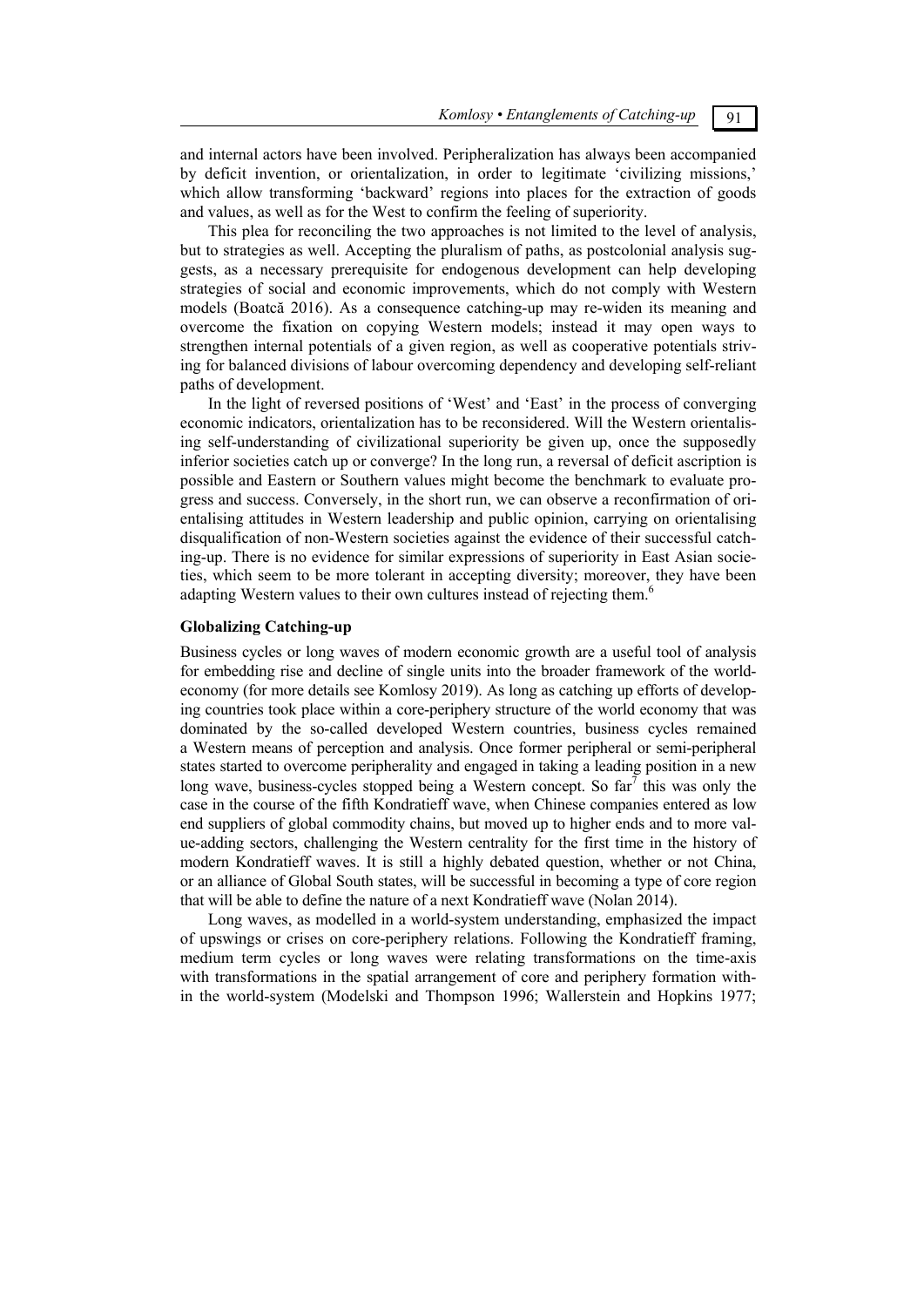Bornschier and Lengyel 1992; Duijn 1983). In an upswing new regions, or sectors, were incorporated into the international division of labour, controlled by the core, delivering raw materials. During crises, cores risked losing lead positions, while peripheries – and more so to the pending semi-peripheries – acquired opportunities of catching-up along with the shifting technological and organizational arrangements of the international division of labour.

From a world-system perspective on global capitalism, capital accumulation results from the spatial imbalances between cores and peripheries, including various intermediate positions such as semi-peripheries.<sup>8</sup> Cores rise to their position upon their capacity to appropriate transfer value from regions, which undergo peripheralization in the process of their subordinating, often forceful integration into the uneven international division of labour. In this respect they are attributed the passive role of a victim; their activities are limited to the degree of cooperation with core states or corporations. Only when peripheries and semi-peripheries were able to turn peripheral incorporation into the basis for an eventual ascent, their agency grew. The conditions, which are favourable for such an ascent (= catching up), are subject of development studies – differing according to underlying development concepts and strategies, however.

Why some cases succeed in catching up and others do not, cannot be assessed from case studies alone. It requires taking account of the changing relations among old and new cores as well as hegemonic leadership according to historical developments and cyclical pattern. While an A-phase is shaped by a new leading sector arrangement in cores, including peripheries solely as suppliers of resources, a B-phase multiplies the functions peripheries fulfil for the core, which offers more occasions to overcome peripherality. Some peripheries become tapped for additional resource extraction, requiring the buildup of new transport and communication infrastructure; others serve as cheap outsourcing locations for those core industries which are no longer profitable in the core because new sectors or fields of activities had taken over the lead. Initially under core control, some peripheries may find a way to move up the commodity chain, from a low-end supplier to a more controlling and value-adding position at the high end of a chain, albeit at the expense of new geographical patterns of peripheralization (Fischer, Christian, and Cornelia 2010; Bair 2005, 2014; Komlosy and Musić 2021).

The ascent from a periphery to a semi-peripheral or to a core position represents a form of catching-up. Hence, instead of conceiving catching-up as a linear sequence, the cyclical approach helps globalizing and embedding catching-up into the shifting relations between core and periphery formation. Cyclical turning points support these shifts, allowing for a change of competitive positions, which impacts both old and new cores and always varies the foundations, on which lead, competitiveness and dependency become effective. Grinin and Korotayev suggest relating critical turning points in the relation between global cores and peripheries into a broader, long-durée narrative (Grinin and Korotayev 2015). Similar to other global historians and economists, they identify the 1820s as the moment, when Western states' GDP growth left former leading Asian economies behind, initiating the so called 'Great Divergence.' From 1980 onwards, the divergence gave way to converging GDP. According to Grinin and Korotayev, the potential of convergence has been starting taking shape from the very moment of divergence onwards. While the gap was still growing, the experience of divergence contrib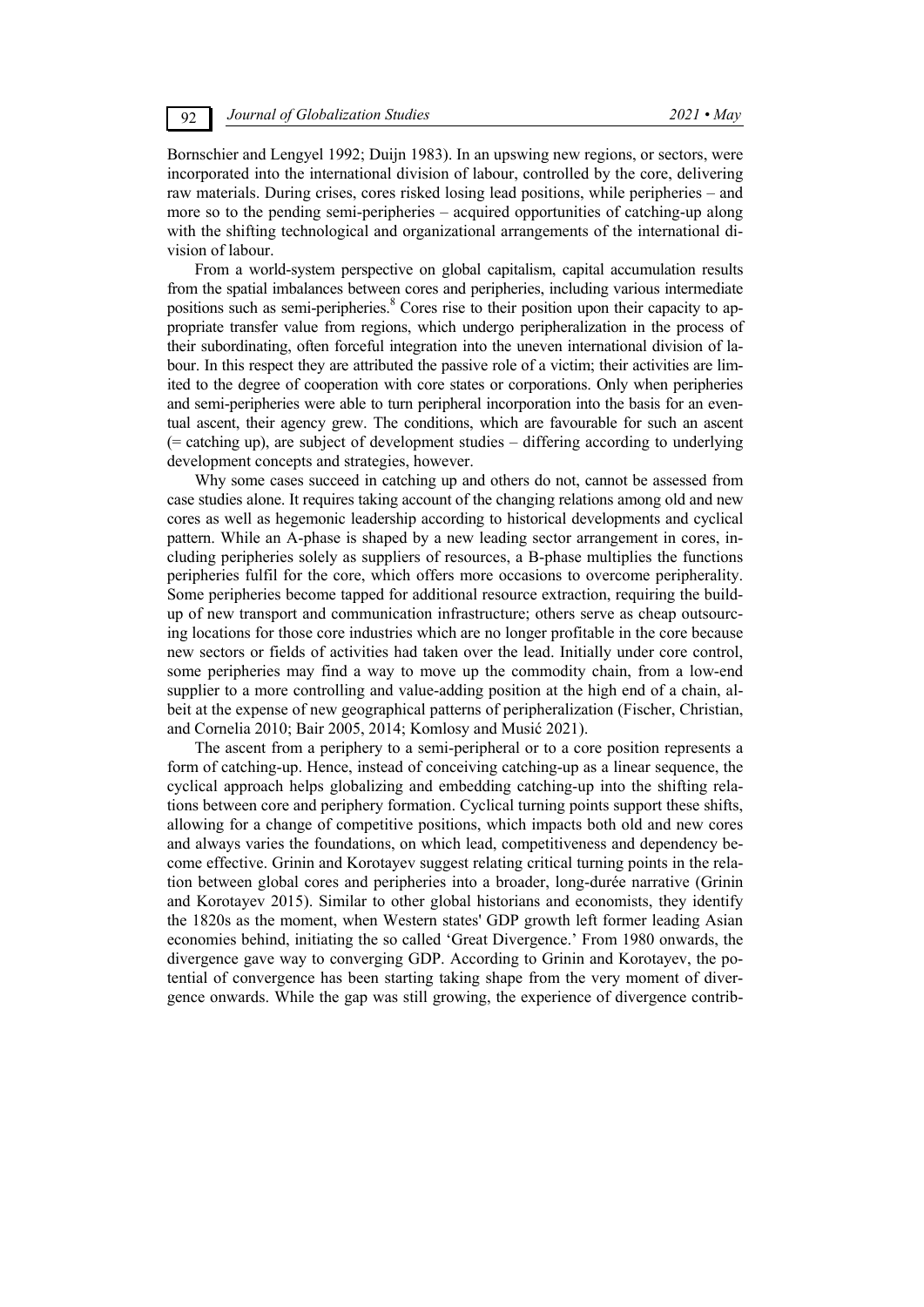uted to the idea of catching-up on the side of the colonized and exploited. According to the authors, divergence has also been preparing the grounds and delivering the means and methods until catching-up turned into convergence. To my mind, this narrative is convincing on the one hand for linking processes, which usually are analysed independently from each other, on the other hand it underestimates the persisting and newly arising imbalances, resulting from divergence and convergence processes, especially in those states and regions, where divergence does not give way to convergence.

A new globalizing perspective was introduced by Andre Gunder Frank, Kenneth Pomeranz and others initiating a debate about the 'Great Divergence' (Frank 1998; Pomeranz 2000). Up to that moment, most modern Western historiography did not consider (East) Asia as a genuine agent of modernization. Acknowledging competence, or even admiring Asian skills of government, mercantile and technological innovation, had prevailed until the eighteenth century (with very poor empirical knowledge about them), when it gave way to disrespect and disdain, blaming Asian Empires for 'despotism', 'stagnation' and a general incapacity to modernize along the Western universalized path (still not knowing more) (Osterhammel 1998). Instead Western sciences became preoccupied with self-assertion of Western superiority, which became evidenced by its capacity to achieve the 'Industrial Revolution.' From there, superiority was traced back into history, constructing more or less racist explanations for 'European exceptionalism' (Jones 1987; Landes 1998).

Asian ruling and intellectual elites were split over these allegations. Some took over the Western perspective, striving to westernize according to the supposedly universal pattern; others rejected the pressure to modernize or insisted on developing Asian paths of modernization, eventually incorporating Western elements into local and regional trajectories. Whether they liked it or not, they were forced to take account not only of Western incursions into their societies but equally of Western orientalizing ascriptions, accepting, rejecting or adapting them to their situations. Coping with Western supremacy strongly differed in the case of India,<sup>9</sup> which became a British colony in the nineteenth century, and China,<sup>10</sup> which was able to maintain imperial sovereignty. The Asian debates were hardly perceived by Western academia until in recent years a new global history with strong participation of scholars of Asian origin or background, many of them working at Western universities, rejected the Eurocentric narrative burdening world history since its beginnings during European Enlightenment (Chakrabarty 2007; Chaudhuri 1990; Deng 2016; Hamashita 1994; Kaveh 2017; Pankaj 2012; Parthasarathi 2011; Roy 2005; Sugihara 2005; Wong 1997, among others).

In the course of the global turn in history, finally, also Western scholarship discovered the strong Asian competitive position at the time of the emerging 'Industrial Revolution.' Instead of considering the West as the only centre of competence accumulation, Asian regions from West to East Asia were acknowledged for their leading worldeconomic role up to the eighteenth (in the case of Ottoman Empire, Persia and India) and the nineteenth centuries (in the case of China and Indochina) (Frank 1998; Pomeranz 2000). The discovery of similar levels of industrial development and standards of living in English and Chinese regions in the eighteenth century (Frank 1998; Pomeranz 2000) was helpful in overcoming the myth of Western superiority at the beginning of the 'Industrial Revolution.' Conversely, this focus prevented the scholars of the so called 'California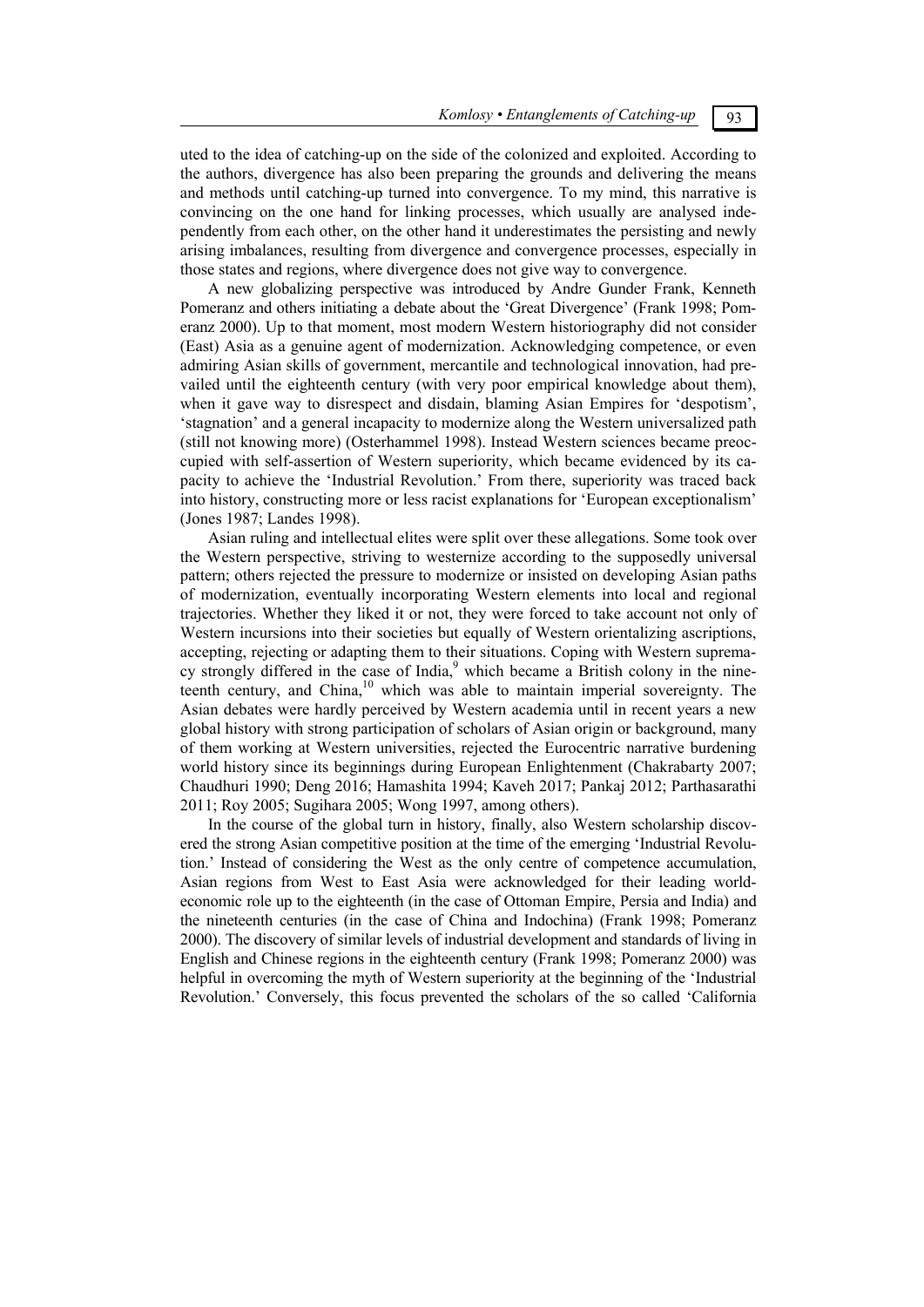School' from acknowledging the impact of Western transformations both internally and as global hegemons from the sixteenth century onwards. Other authors pleaded for a compromise, acknowledging the contributions of Western science and innovation in building up the foundations to catch up with East Asia in the fifteenth to eighteenth centuries, until time was ripe for the 'Great Divergence' of the nineteenth century (Chase-Dunn 2015; Goldstone 2009; Grinin and Korotayev 2015; Vries 2015). Although Asian societies led in many respects until the nineteenth century, Western science did not only catch up in the number of innovations, but showed greater aptitude in empirical application of new scientific knowledge into the world of production, they argue.

In spite of different positions of the single authors,<sup>11</sup> the 'Great Divergence' debate broke with the Eurocentric, Euro-exceptionalist narrative denying Asia an active and leading role in the world economy. Many scholars pointed at the Asian continuity of labour-intensive, 'industrious' modernization, surviving and resisting colonisation and representing a distinctive path of modernization, independent from Western Industrial Revolutions (Austin and Sugihara 2013; Hamashita 1994; Sugihara 2005). Others put greater emphasis on the rapid take-over of Western technology and entrepreneurial spirit, inspiring Asian elites to transform foreign domination into political independence and the strife for catching-up.

Inspired by the 'Great Divergence' debate, Western world-history underwent a shift from the colonialism – dependency paradigm towards acknowledging the strong and influential role of Asian societies in the world-economy. Moreover, the idea of strong Asian traditions gave rise to studies analysing Western efforts to introduce the factory system in the context of global competition and the Western strive to overcome Asian superiority in various branches of trade.

Mechanization and centralization of industrial production and wage-labour in factories ('Industrial Revolution'), backed by protection and conquest of markets, was itself a strategy of catching-up of Western European states against the industrially more advanced Asian producers at the end of the eighteenth century. If the 'rise of the West' was a consequence of global interactions, encouraging the imitation, substitution and replacement of Asian manufacture on domestic and export markets, the myth of an 'endogenous capitalism' could no longer be maintained. As a consequence, manifold efforts to re-value the 'Industrial Revolution' from a global perspective are under way, challenging old patterns, models and narratives. They may liberate the idea of catchingup from its Western-centric constraints, including the dogma of implementing a Western type of 'Industrial Revolution' as a means of catching-up.

By bringing Asia in, the contributions to 'Great Divergence,' acknowledging India and China an equal or even leading role until Great Britain's industrial and hegemonic take off blended into the debate about hegemonic or accumulation cycles, in particular into the first Kondratieff cycle that coincided with the rise of British global leadership.

It follows that the 'Great Divergence' was assessed as a key turning point, allowing the first British 'Industrial Revolution' to take place, triggering the cycles modelled by Kondratieff and others. Once started, the cyclical movement was considered being driven by inner Western developments and contradictions, giving way to a sequence of 'Industrial Revolutions', all of them under Western dominance. This narrative brought about an overemphasis on 'divergence,' finally providing arguments for the Western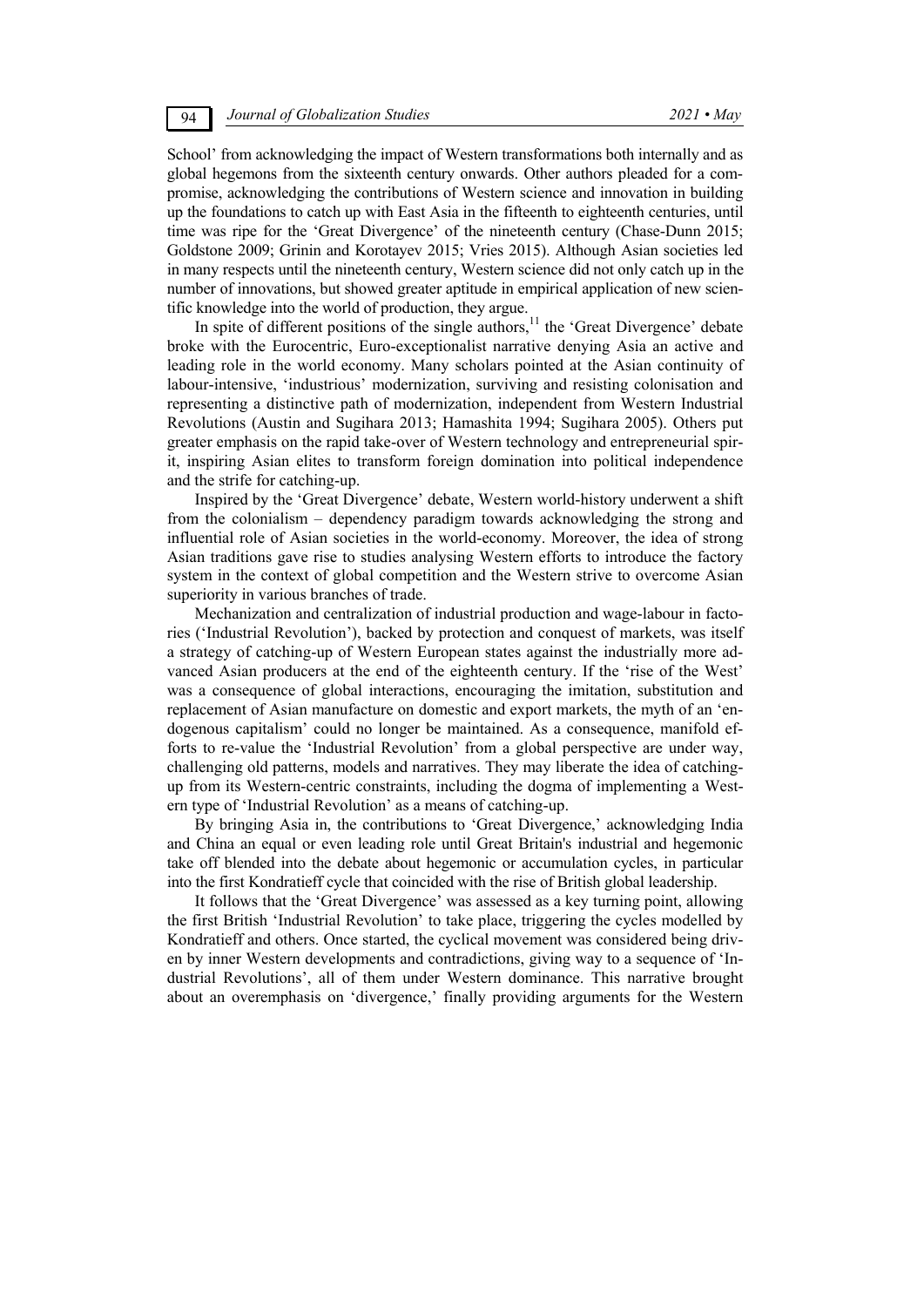success. But it had difficulties explaining the renaissance of Asian tigers from the 1950s to 1980s and the more recent resurgence of China (and to a lesser extent India) as the gravity centres of the world economy.

Another reading of the 'Great Divergence' is possible, as Frank advocated in his last book.12 Accordingly, the rise of the West can be understood as a process, which required constant inputs and movers, not only by extraction and asset transfers from the colonized world, but also by on-going (mainly) Asian answers to cope with Western competitive pressure, which prompted colonizing counter-measures as well as the promotion of industrial modernization with local Asian faces. Looking at how Asian economies met the Western challenge at different conjunctures of long waves and accumulation cycles can help to arrive at a narrative of synchronous entanglement of the parties involved in the cyclical movements of world-economy and its geopolitical power structure.

## **Combining Spatial, Temporal and Sectorial Entanglements**

A global history of industrial development will have to combine the spatial with the temporal character of uneven development. Instead of a linear perception, which neglects regional imbalances, unevenness must become the key element to understand the historical development of industry in different parts of the world. It follows, that writing a global history of industrial development requires taking account of the 'synchronicity of the nonsynchronous.<sup>13</sup>

What are the consequences for future framing of uneven and combined development studies?

The investigation sets in at the time of the onset of the 'First Industrial Revolution,' marked by the introduction of the factory system. This event is taken as a decisive rupture not because of the revolutionary character of the changes, which ever since have been strongly overemphasized. Even in Britain they only concerned a small part of the population and the economic landscape; factory production for a long time coexisted with other forms of craft and home industries, manufactories and putting-out systems, wage labour being combined with other paid and non-paid forms of work, including the household (Komlosy 2018). The industrial transformations in Britain did have consequences on a global scale: not only did British factory products, first cotton yarn then followed by other branches, set pressure on manufactures, craft and home production all over the world, prompting them out of the market or adapting specific strategies to stay competitive (Beckert 2014). Factory products and their productivity also set the standards for the evaluation of any manufacture production. Having or not having experienced the 'Industrial Revolution' was the one and only criteria for progress. Even today, as industrial (mass) production is significant for emerging economies, the post-industrial cores are still referred to as 'industrial countries,' attributed because of their participation in the 'Industrial Revolution' and their successive industrial diversification.

The term 'Industrial Revolution' should therefore not be detached from the historical context of British respectively Western lead and hegemony. It is a purely Western phenomenon, imposed on the whole world, which is transformed into degrees of deficit, none, bad or better performance, graded by Western standards and institutions, and therefore must be abandoned in order to liberate the discourse from its burden. I do not see a way to conceive of catching up developments anywhere else to conform to the benchmark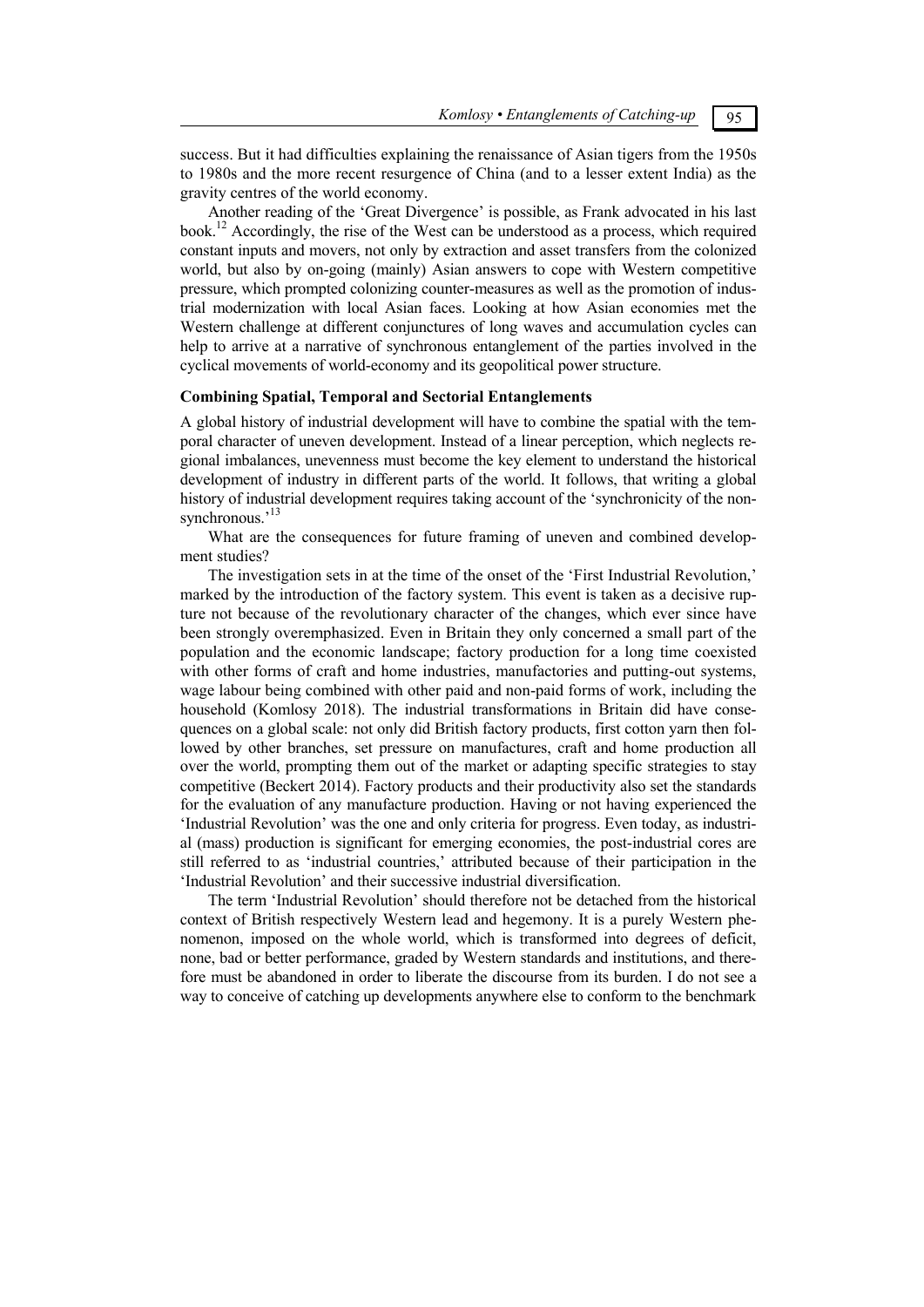requirements of the 'Industrial Revolution' made in Britain. Conversely, the concept of catching-up can serve as a useful analytical tool to grasp the permanent regional shifts in economic and technological leadership and inspiration. The term 'catching up' is open to acknowledge manifold actors in this process, and does not exclude non-European players or the European periphery by definition.

In a world-system framing, business and accumulation cycles allow assessing moments of divergence and convergence, movements of expansion and contraction of the world economy on a global scale. To make big history feasible, systemic framing also requires local and regional dimensions. Competition represents a form of dialogue – action, reaction, and adaption –, which is not only shaped by global players and global hegemons, but also by local and regional core-periphery relations, interrelating with the global sphere. Leading as well as catching-up actors, their achievements, strategies and failures, require rooting in a specific social and political environment. This is the moment, when politics – state regulations and measurements to promote catching up – come on the research agenda.

Focusing synchronicity of various functional locations and sectorial arrangements at a specific cyclical moment is a key issue. If cyclical development is not conceived as a succession of independent consecutive stages, but as an overlapping process, in which older layers coexist and eventually merge with newer ones, we have to consider the multiplication of synchronicity in the course of the historical process. Each cycle adds new combinations (Norkus 2018). In other words: Each moment of catching up refers to an already existing sectorial setting. If it is not merely imitating this setting, it produces synchronous non-synchronicity, characterized by the coexistence and combination of advanced and out-dated sectorial arrangements, with on-going sectorial complexity contributing to a more and more differentiated pattern of global and regional stratification.

### **NOTES**

<sup>1</sup> Following classical definitions of Chris Ashton (1969) and David Landes (1969).

2 According to the *International Encyclopedia of the Social Sciences*, (ed. David L. Sills; New York 1968), vol. 3, Entry 'Colonialism', pp.1-6, '... features of the colonial situation are: domination of an alien minority, asserting racial and cultural superiority over a materially inferior native majority ... A non-Christian civilization that *lacks machines* and is marked by a backward economy ... And the imposition of the first civilization upon the second.'

<sup>3</sup> For a more recent introduction into the elaboration of development theories see Karin Fischer, Gerhard Hauck and Manuela Boatcă (2016).

<sup>4</sup> The author is following the World-System concept and terminology as proposed, among others, by Immanuel Wallerstein and Terence Hopkins (1977: 111*–*145) and Immanuel Wallerstein (2011).

<sup>5</sup> By authors from very different political backgrounds such as Karl Marx, Max Weber or Karl August Wittfogel (see Kaps 2014).

<sup>6</sup> This question deserves closer investigation with regard to different non-Western civilisations.

<sup>7</sup> Unless one extends business cycles in periods of time prior to Western hegemony, as proposed by George Modelski and William R. Thompson (1996) or Andre Gunder Frank (1998)*.*

<sup>8</sup> Most recently discussed in Boatcă, Komlosy, and Nolte (2016a, 2016b, 2018).

<sup>9</sup> In India, the imperial past gave way to 1) anticolonial positions, blaming colonialism for its legacies that have to be overcome by independent leaders' efforts, 2) postcolonial positions that see a continuity of coloniality in contemporary politics, and to 3) revisionist positions that acknowledge the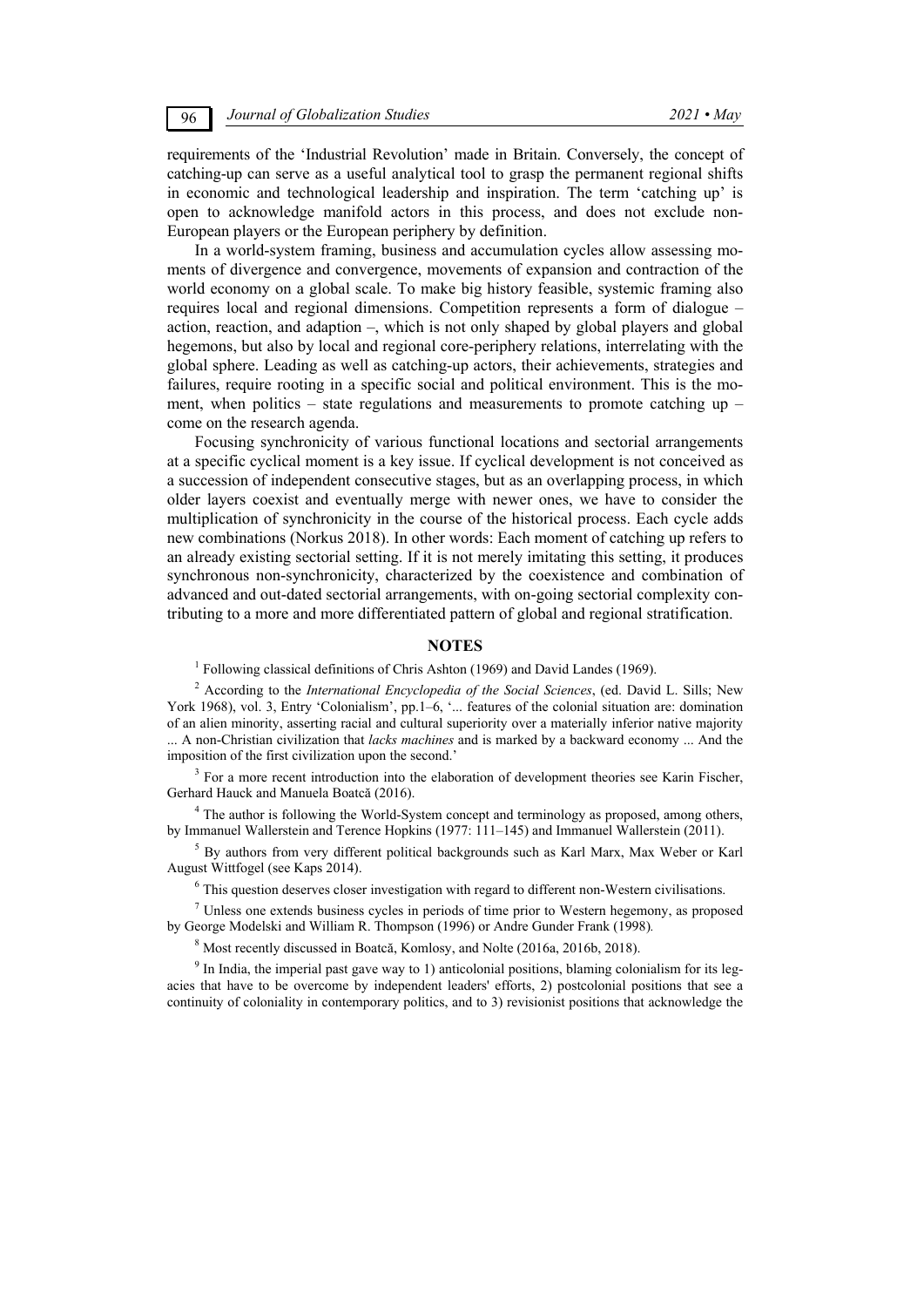contributions of colonial governance for economic modernization, education and state-building. See Chakrabarty 2007.

<sup>10</sup> As China did not face direct colonial rule, scholars were less occupied with analysing the imprints of foreign domination on the Chinese elites. Discussing China as part of the world-economy or the world-system is therefore rather the exception (see Susanne Weigelin-Schwiedrzik 2005).

 $11$  Eric Vanhaute (2016) analyzes different positions on the Great Divergence.

12 Frank 2014. A *Journal of World-System Research* special issue Vol. 21, 1 (2015) was dedicated to debating Frank's ReOrient concepts.

<sup>13</sup> The idea was developed by the German philosopher Ernst Bloch in 1953 and became a metaphor in social science history to express the spatial unevenness of development in different part of the world.

#### **REFERENCES**

- Allen, R. C. 2009. *The British Industrial Revolution in Global Perspective*. Cambridge: Cambridge University Press.
- Arrighi, G. 2002. Global Inequalities and the Legacy of Dependency Theory. *Radical Philosophy Review* 5 (1/2): 75*–*85.
- Ashton, Ch. 1969. *The Industrial Revolution 1760–1830*. London; New York: Oxford University Press.
- Austin, G., and Sugihara, K. (eds.) 2013. *Labour-intensive Industrialization in Global History.* Abingdon: Routledge.
- Bair, J. 2005. Global Capitalism and Commodity Chains: Looking Back, Going Forward. *Continuity and Change* 9 (2): 153*–*180.
- Bair, J. (ed.) 2014. *The Political Economy of Commodity Chains. Journal of World-Systems Research*, Special Issue, vol. 20 (1).
- Bairoch, P. 1982. International Industrialization Levels from 1750 to 1980. *The Journal of European Economic History* 11 (2): 269*–*334.
- Beckert, S. 2014. *The Empire of Cotton. A Global History.* New York: Alfred A. Knopf.
- Boatcă, M. 2016. *Global Inequalities Beyond Occidentalism.* London-New York: Routledge.
- Boatcă, M., and Spohn, W. (eds.) 2011. *Globale, Multiple und Postkoloniale Modernen.* München: Rainer Hampp Verlag.
- Boatcă, M., Komlosy, A., and Nolte, H.-H. (eds.) 2016a. *World Regions, Migrations and Identities.* Gleichen: Muster Schmidt Verlag.
- Boatcă, M., Komlosy, A., and Nolte, H.-H. (eds.) 2016b. *Coloniality of Power and Hegemonic Shifts in the World-System. Journal of World-Systems Research*, Special Issue, Vol. 22 (2).
- Boatcă, M., Komlosy, A., and Nolte, H.-H. (eds.) 2018. *Global Inequalities in World-Systems Perspective. Theoretical Debates and Methodological Innovations.* London-New York: *Routledge*.
- Bornschier, V., and Lengyel, P. 1992. *Waves, Formations and Values in the World System.*  New Brunswick: Transaction Publishers.
- Braudel, F. 1988. *Civilization and Capitalism 15th 18th Century*. Vol. 1: *The World Economy*. London.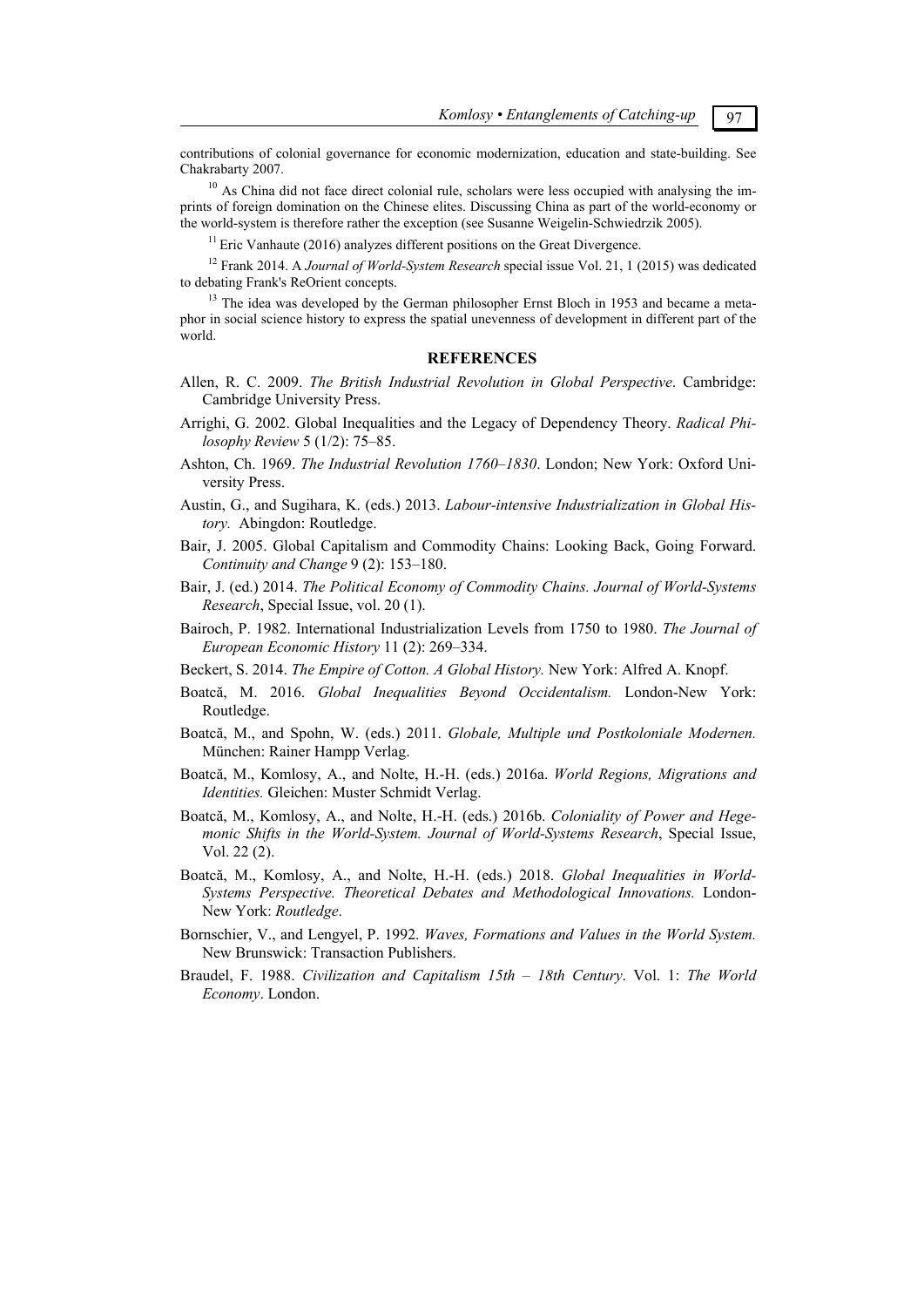- Chakrabarty, D. 2007. *Provincializing Europe: Postcolonial Thought and Historical Difference.* Princeton University Press.
- Chase-Dunn, Ch. 2015. Periodizing the Thought of Andre Gunder Frank: From Underdevelopment to the 19th Century Asian Age. *Journal of World-Systems Research* 21 (1): 203–214. URL: https://doi.org/10.5195/jwsr.2015.534.
- Chaudhuri, K. N. 1990. *Asia before Europe. Economy and Civilisation of the Indian Ocean from the Rise of Islam to 1750.* Cambrigde: Cambridge University Press..
- Deng, K. 2016. *Mapping China's growth and development in the long run: 221 BC to 2020.* Singapore and London: World Scientific Publishing.
- van Duijn, J. J. 1983. *The Long Waves in Economic Life.* Boston, MA: Allen and Unwin.
- Fischer, K., Hauck, G., and Boatcă, M. (eds.) 2016. *Handbuch Entwicklungsforschung.* Wiesbaden.
- Fischer, K., Reiner, Ch., and Cornelia, S. (eds.). 2010. *Globale Güterketten. Weltweite Arbeitsteilung und ungleiche Entwicklung.* Wien: Promedia.
- Frank, A. G. 1998. *Re-Orient. Global Economy in the Asian Age.* Berkeley, Los Angeles and London: University of California Press.
- Frank, A. G. 2014. *ReOrienting the 19th Century: Global Economy in the Continuing Asian age*. Ed. and introduction Robert A. Denemark, afterword Barry K. Gills. Boulder CO and London: Paradigm Pub.
- Goldstone, J. A. 2009. *Why Europe? The Rise of the West in World History, 1500–1850.* New York.
- Grinin, L., and Korotayev, A. 2015. *Great Divergence and Great Convergence.* Heidelberg-New York-London: Springer.
- Hamashita, T. 1994. *The Tribute Trade System and Modern Asia, in: Japanese Industrialization and the Asian Economy*. Ed. A. Latham and Heita Kawakatsu. London and New York.
- Hirschi, C. 2005. *Wettkampf der Nationen: Konstruktionen einer deutschen Ehrgemeinschaft an der Wende vom Mittelalter zu Neuzeit*. Göttingen.
- Hont, I. 2010. *Jealousy of Trade. International Competition and the Nation-State in Historical Perspective*. Cambridge MA.
- Jones, E. L. 1987. *The European Miracle. Environments, Economics and Geopolitics in the History of Europe and Asia.* Cambridge.
- Kaps, K. 2014. Zwischen Emanzipation und Exklusion: Fortschrittsdenken und die Wahrnehmung kultureller Differenz in der europäischen Aufklärung. In Ertl, Th., Komlosy, A., and Puhle, H.-J. (eds.), *Europa als Weltregion: Zentrum, Modell oder Provinz?*  (pp. 66*–*79) New York: New Academic Press.
- Kaps, K., and Komlosy, A. 2017. Centers and Peripheries Revisited: Polycentric connections or entangled hierarchies? *Review Fernand Braudel Center* 36 (2): 237*–*264.
- Komlosy, A. 2004. Chinesische Seide, indische Kalikos, Maschinengarn aus Manchester. 'Industrielle Revolution' aus globalhistorischer Perspektive. In Grandner, M., and Komlosy, A. (eds.), *Vom Weltgeist beseelt. Globalgeschichte 1700–1815* (pp. 103*–*134). Wien: Promedia.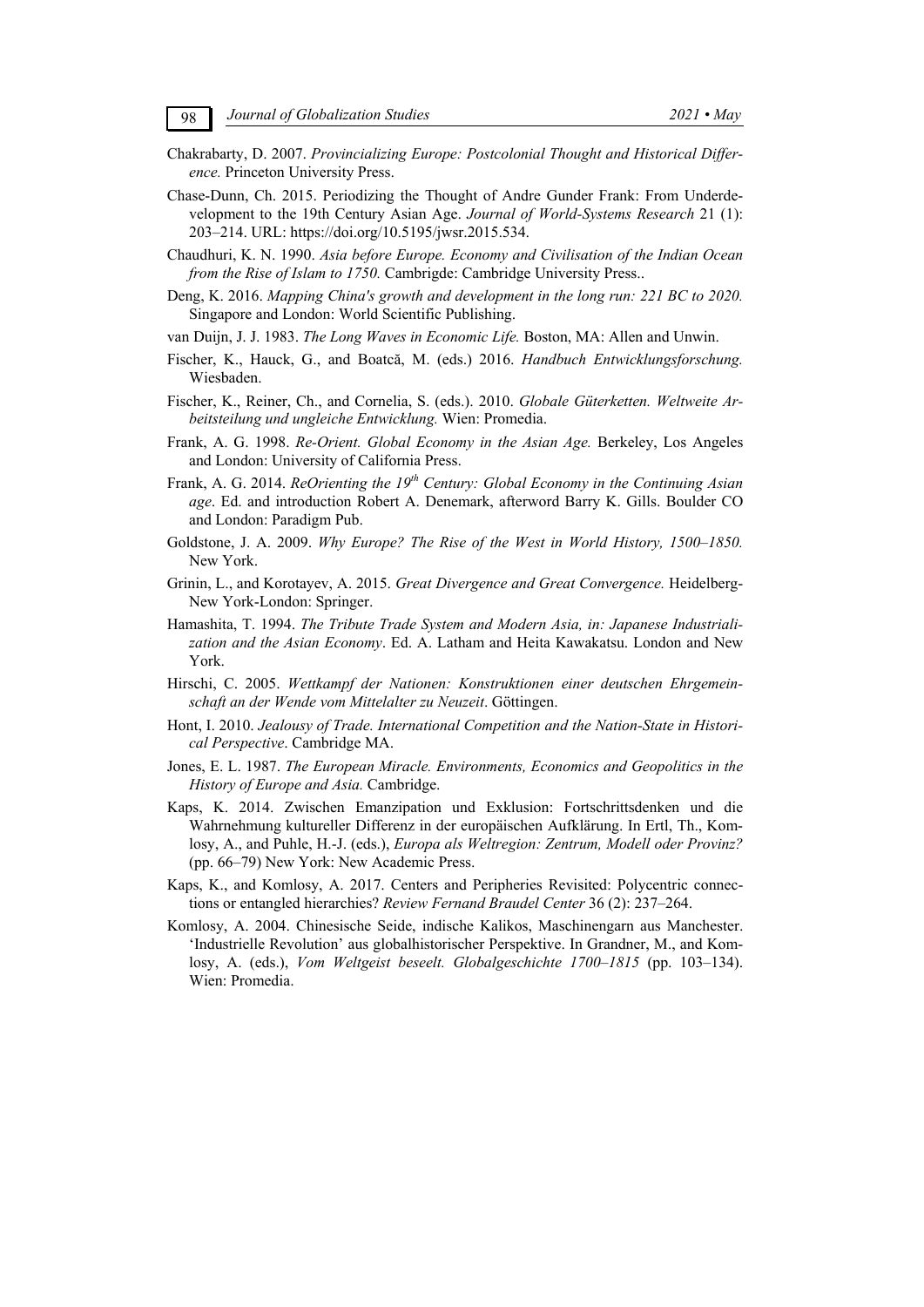- Komlosy, A. 2012. Nachholende wirtschaftliche Entwicklung. Konzepte, Beispiele und Kriterien für Erfolg oder Scheitern. *Zeitschrift für Weltgeschichte* 13 (2): 11*–*42.
- Komlosy, A. 2018. *Work: The Last 1000 Years*. London and New York: Verso.
- Komlosy, A. 2019. Crises, Long Waves and World-Systems Analysis. *Journal of Globalization Studies* 11 (2): 249*–*269.
- Komlosy, A., and Hofbauer, H. 2019. Peripheralization and Catching Up in Eastern Europe in Historical Pespective. *Social Evolution & History. Studies in the Evolution of Human Societies* 18 (1): 94*–*109.
- Komlosy, A., and Musić, G. (eds.) 2021. *Global Commodity Chains and Labor Relations.*  London-Leiden: Brill.
- Landes, D. 1969. *The Unbound Prometheus. Technological Change and Industrial Development in Western Europe from 1750 to the Present*. Cambridge: Cambridge University Press.
- Landes, D. 1998. *The Wealth and Poverty of Nations. Why Some Are So Rich and Some So Poor.* New York: W. W. Norton & Company.
- List, F. 1959 [1841]. Das nationale System der politischen Ökonomie. Tübingen.
- Menzel, U. 1988. *Auswege aus der Abhängigkeit. Die entwicklungspolitische Aktualität Europas.* Frankfurt/Main.
- Menzel, U. 2015. *Die Ordnung der Welt*. Berlin.
- Modelski, G., and Thompson, W. R. 1996. *Leading Sectors and World Powers. The Coevolution of Global Politics and Economics*. Columbia SC.
- Mokyr, J. 2009. *The Enlightened Economy: An Economic History of Britain, 1700–1850.* New Haven and London.
- Nolan, P. 2014. *Re-balancing China: Essays on the Global Financial Crisis, Industrial Policy and International Relations.* New York.
- Norkus, Z. 2018. Long Waves and Changes in the Structure of the Capitalist World System. In Boatcă, M., Komlosy, A., and Nolte, H.-H. (eds.), *Global Inequalities in World-Systems Perspective. Theoretical Debates and Methodological Innovations* (pp. 78*–*93). London and New York: Routledge.
- Osterhammel, J. 1998. *Die Entzauberung Asiens. Europa und die asiatischen Reiche im 18. Jahrhundert.* München: C. H. Beck.
- Pankaj, M. 2012. *From the Ruins of Empire. The Revolt against the West and the Remaking of Asia*. London.
- Parthasarathi, P. 2011. *Why Europe Grew Rich and Asia Did Not. Global Economic Divergence, 1600–1850.* Cambridge: Cambrigde University Press.
- Pomeranz, K. 2000. *The Great Divergence. China, Europe and the Making of the Modern World Econom*y. Princeton and Oxford: Princeton University Press.
- Roy, T. 2005. *Rethinking Economic Change in India. Labour and Livelihood.* London and New York.
- Said, E. W. 1986. Orientalism Reconsidered. In Barker. F., and Hulme, P. (eds.), *Literature, Politics, and Theory* (pp. 210*–*229). London.